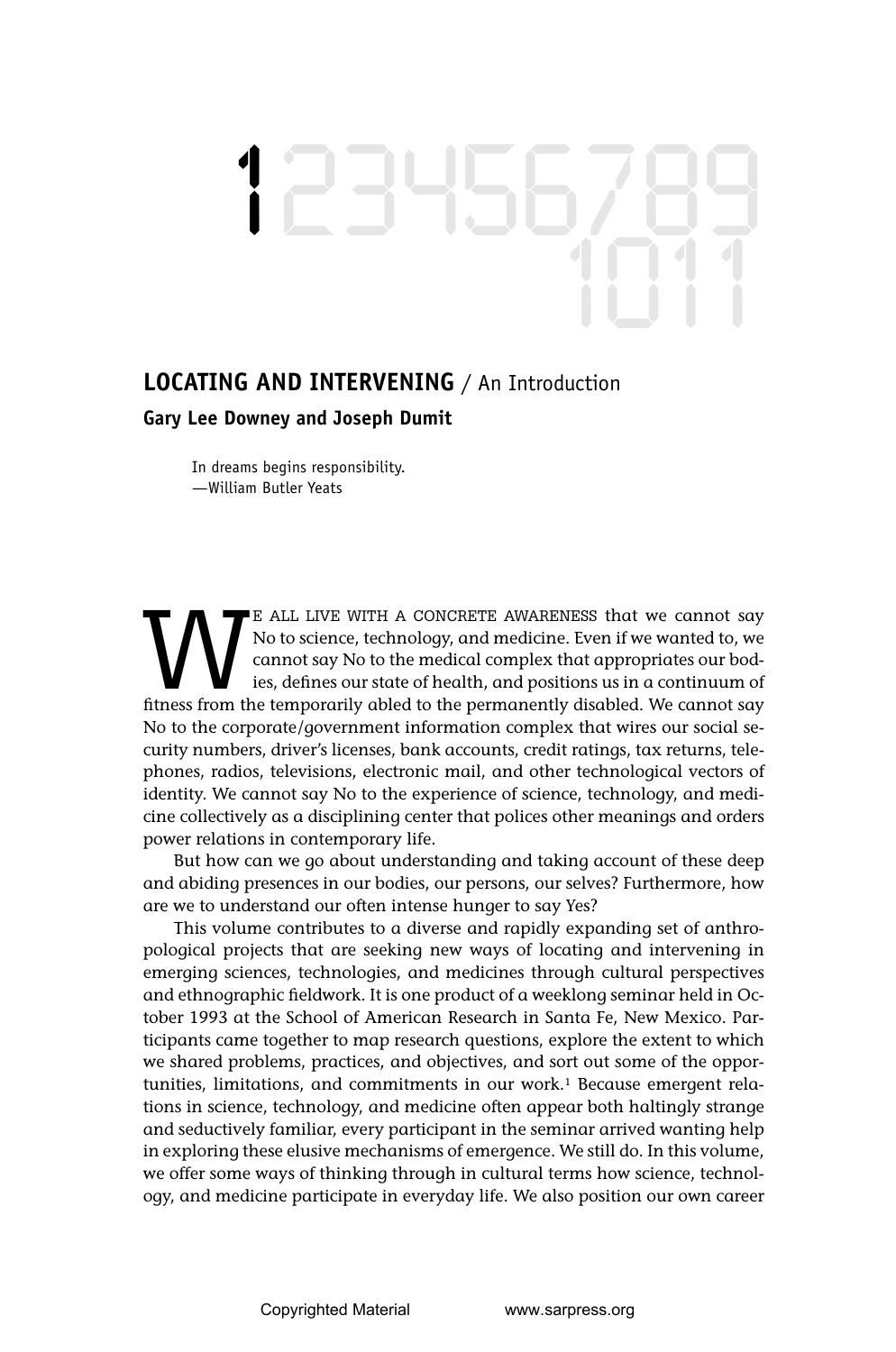and research trajectories as ethnographic participants in the processes we study. At the same time, we continue to seek help in figuring out what we are doing, could be doing, and should be doing.

The main images in the title of this volume, "Cyborgs" and "Citadels," point to two related areas of questioning that concerned us throughout the seminar week. We devoted considerable time to unpacking what seminar participants came to call the Citadel Problem. The Citadel Problem is a problem of cultural boundaries: it calls attention to the centering effects of science, technology, and medicine within discourses of objectivity and practices of both legitimation and sovereignty. The word "citadel" denotes a small fortified city or a fortress at the center of a larger city that protects and oversees it. We use the term to highlight the ways in which prevailing modes of popular theorizing about science, technology, and medicine displace societal issues and concerns into expert and often expensive technical problems, thereby isolating participation and discussion while transforming the stakes involved.

One effect of the Citadel Problem is that science often appears as a culture of no culture (Traweek 1988:162). That is, what Bryan Pfaffenberger (1992) has called the "Basic Story" of science and technology regularly treats the two as developing according to autonomous logics apart from society. In this model, researchers are characterized as living in specialized technical communities whose deliberations are essentially opaque and presumably free of cultural content. This is also known as the diffusion model of knowledge in society (cf. Latour 1987; Martin 1987) in which knowledge, in the singular, is created by bright, well-trained people located inside the academy and then diffuses outside into the public arena through mechanisms of education, popularization, policy, and the impacts of new technologies. The tests of cultural significance for new knowledge occur "out there" in the public arena as it is used, abused, or ignored. The outward travel of knowledge preserves the autonomy of creation and separates creators from accountability for their products, even as these creators intervene, exist within, and make demands upon the public. In Johannes Fabian's terms (1983), we laypersons tend to understand Western science and medicine allochronically as existing in our future because they are the central source of new meanings, while we locate in the past those peoples who are far away in space, repositories of old meanings, and hence primitive (cf. Harding 1993).

Whether or not something is called a fact makes a great deal of difference to us. Statements that begin, "The fact of the matter is, . . ." lay claim to an important source of authority. Even when produced under the banner of "for our own good" (Ehrenreich and English 1973), one effect is to inscribe a boundary between those who achieve the authority to speak new truths and those who become card-carrying listeners (Gieryn 1983). Claims to knowledge that fall inside a citadel can gain status, privilege, access to resources and authoritative lines of descent, and the possibility of becoming seated as permanent facts. Claims that fall outside may have to struggle in a nether world of questionable legitimacy, marginal position, subsistence economy, and risk of punishment for acts of deviance.

For contributors to this volume, the Citadel Problem is not only about building and maintaining walls but also about flows of metaphors over, around, and through these walls, as well as connections between lives inside and lives out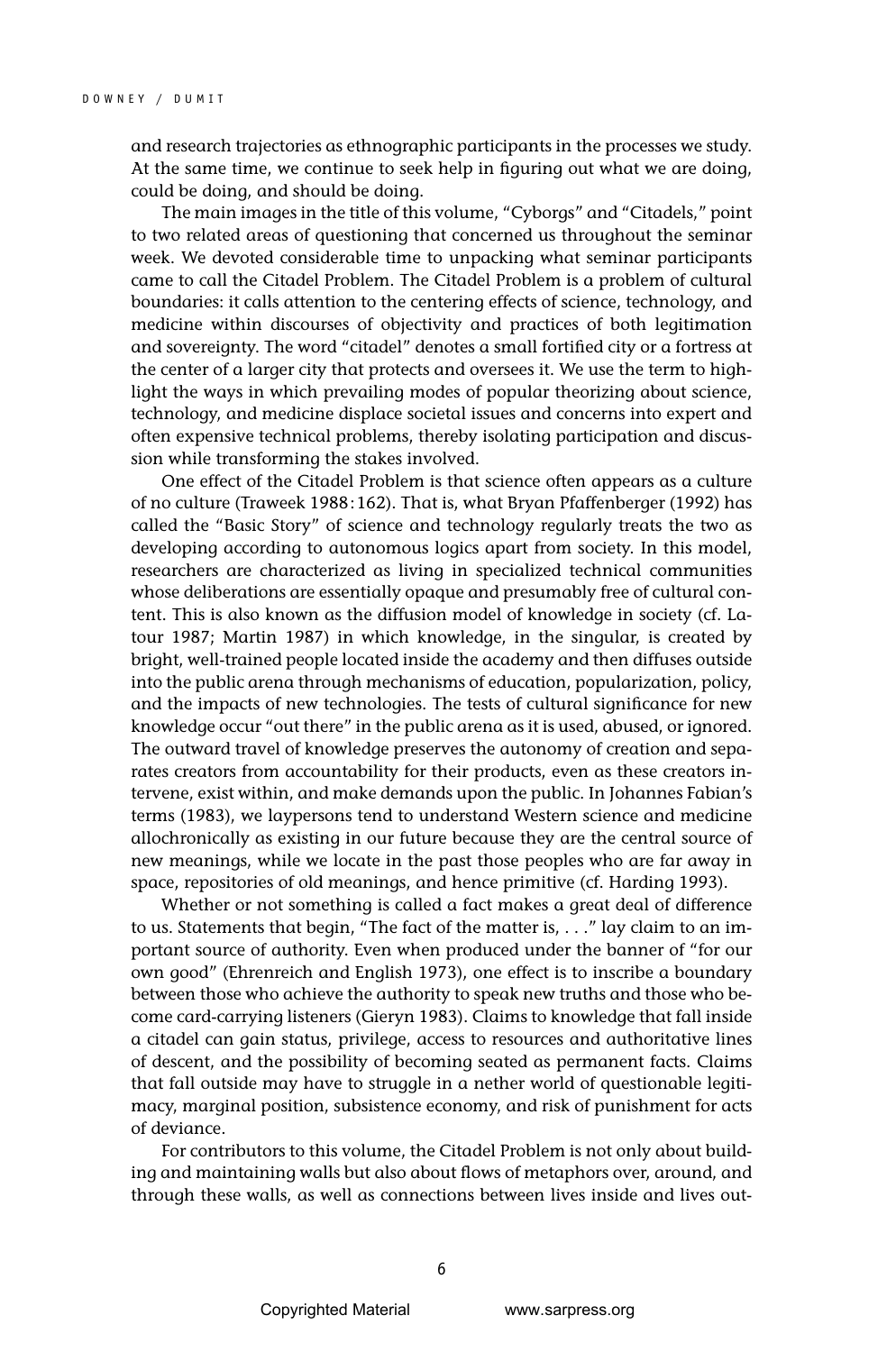side. By unpacking the Citadel Problem in cultural terms, we hope to understand better how science gains and keeps the authority to direct truth practices and constitute power relations. We also note that the Citadel Problem remains visible and important even as the "hard" sciences and the dominant medicines increasingly come under fire themselves, as when physicists must cope with the cancellation of the superconducting supercollider and specialist physicians must struggle with the growing hegemony of managed care.

The image of "Cyborgs" is designed to call attention to ways in which science, technology, and medicine routinely contribute to the fashioning of selves. The cyborg concept originated in Cold War space research and science fiction to refer to symbiotic forms of life that involve both humans and machines. In "Manifesto for Cyborgs," now a citation classic, Donna Haraway (1985) claimed the cyborg as a feminist icon for identifying new opportunities for analysis and activism in an emerging blend of technoscience and multinational capitalism she calls in this volume the "New World Order, Inc." As hybrid creatures, Haraway pointed out, cyborgs refuse easy origin stories as well as discourses of purity and naturalism, insisting instead on more complicated accounts of the production and mixing of human and nonhuman agencies. Her challenge involved calling attention to dangers in the New World Order, Inc., while imagining how the future might be otherwise, an imagining that appeared less possible with simpler stories of bodily resistance to oppressive technology. That is, might it be possible to formulate new strategies for improving the conditions of humans that accepted mutual figurations of human and machine rather than necessarily premising authentic human existence upon a principled and permanent separation?

The SAR seminar took place less than a year after a double session at the 1992 meeting of the American Anthropological Association (AAA) titled "Cyborg Anthropology I: The Production of Humanity" and "Cyborg Anthropology II: The Empowerment of Technology," followed by an author-meetscritics session with Haraway.2 One goal of these AAA panels, including the use of the title "Cyborg Anthropology," was to stimulate greater interest among anthropologists in studying emerging sciences, technologies, and medicines, for anthropology in the United States has been rather slow to embrace science studies. As recently as 1987 and 1988, for example, the AAA rejected sessions jointly proposed by Gary Downey and Sharon Traweek on the anthropology of science and technology on the grounds that such work did not fit under the AAA umbrella.3 The 1992 panels were indeed successful, attracting standing-room-only audiences in a ballroom setting.

Along with Sarah Williams, a third seminar co-organizer, we speculated that one way to encourage expanded anthropological inquiry in this area might be to call attention to the human-centered foundations of anthropological discourse, extending poststructuralist and posthumanist critiques of the autonomous skin-bound individual to explore other sorts of human experiences with science and technology. That is, following ethnographically how people construct meaningful discourses about science and technology in everyday life could provide access both to emerging power relations, helping us to understand better how science and technology routinely constitute power relations without a great deal of overt discussion and deliberation, and to how science,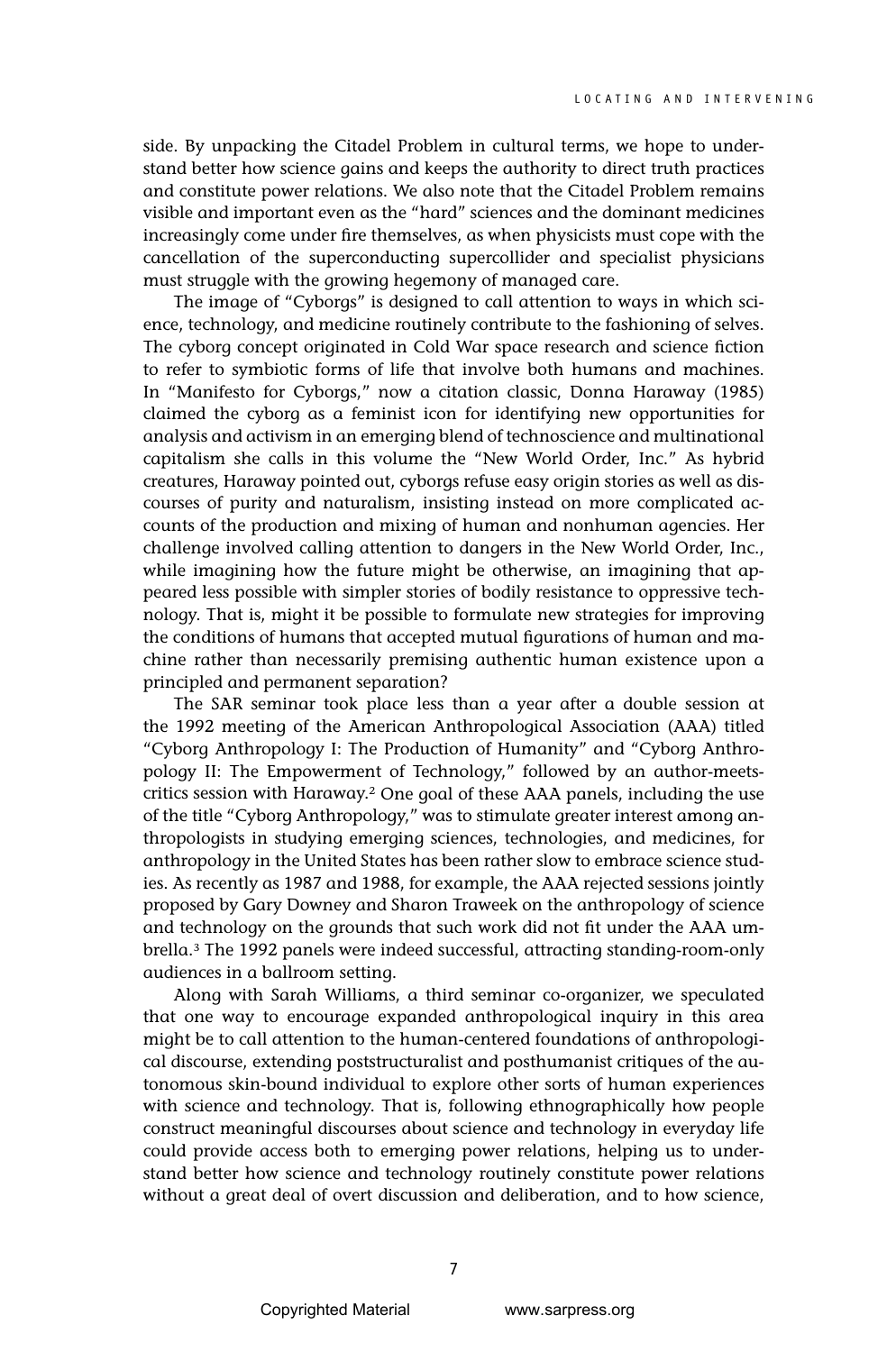technology, and medicine participate in everyday human experiences, helping us to understand better how we all, in effect, live as scientists.

We thus extended Haraway's concept of the cyborg from a label for specifically contemporary refigurations associated with the New World Order, Inc., to an adjective potentially marking a wide range of anthropological projects that explore how science, technology, and medicine contribute to the fashioning of selves, including the selves of ethnographers. Above all else, we wanted to encourage expanded attention to the concrete awareness that we cannot say No and often desire to say Yes to technoscience and biomedicine while recognizing that our research projects and our identities as researchers contribute to constituting and reproducing that awareness. The cyborg image helped by reminding us not to hide or overlook ambiguous or ambivalent human experiences of pleasure in, desire for, and anxiety over sciences, technologies, and medicines, whatever and wherever these might be.

While, for some, granting membership to the cyborg image as an anthropological concept legitimizes new strategies for excavating and making visible human experiences that blur cultural boundaries between humans and nonhumans, for others it conveys an MTV-like fascination with the technically superficial, a naive, anthropomorphic attachment to the unreal or virtual. It suggests a project dangerously gone native because it appears to accept stereotypic celebrations of new technologies that vest them with causal efficacy as a source—the main source—of human progress. Attending to pleasure becomes part of the danger, for getting caught up with following new developments in high technology threatens not only to reproduce a Euro-American centrism but also provides a skewed picture of what is emerging in Euro-American contexts. Far from a self-critical analytic for mapping and intervening in power relations and stories of origin, the cyborg risks becoming essentialized as a fad. This degeneration of ethnography is exacerbated if it comes across as an elitist activity that presumes to draw exclusive boundaries over what counts as proper fieldwork, correct writing style, or required citations.

When seminar participants themselves performed a version of this debate, the interaction demonstrated a shared desire to develop and maintain a welcoming stance that invites collaboration rather than inhibiting it. The passion was clear. This sort of hunger to work together may indeed be quite strong among scholars generally, even if hidden or rendered subordinate in an academy that emphasizes agonistic struggle among competing positions (cf. Downey and Rogers 1995). Might we find greater value in the theoretical differences that separate us and concentrate more on collaborating to make a difference if we made more visible the ways in which disciplines function in society as cultural projects, as intellectual activities that intervene in everyday theorizing?

Like all primates, we cling to the backs of others. Anthropologists have long explored the cultural positioning of forms of knowledge, practices of medicine, and engagements with the human body. They have long theorized relationships among humans and things, labeling those relationships with names such as tools, artifacts, fetishes, technology, built environment, medicine, and art. In the process, anthropologists have also carried out projects both to study worlds of human experience and to participate and make a difference within them.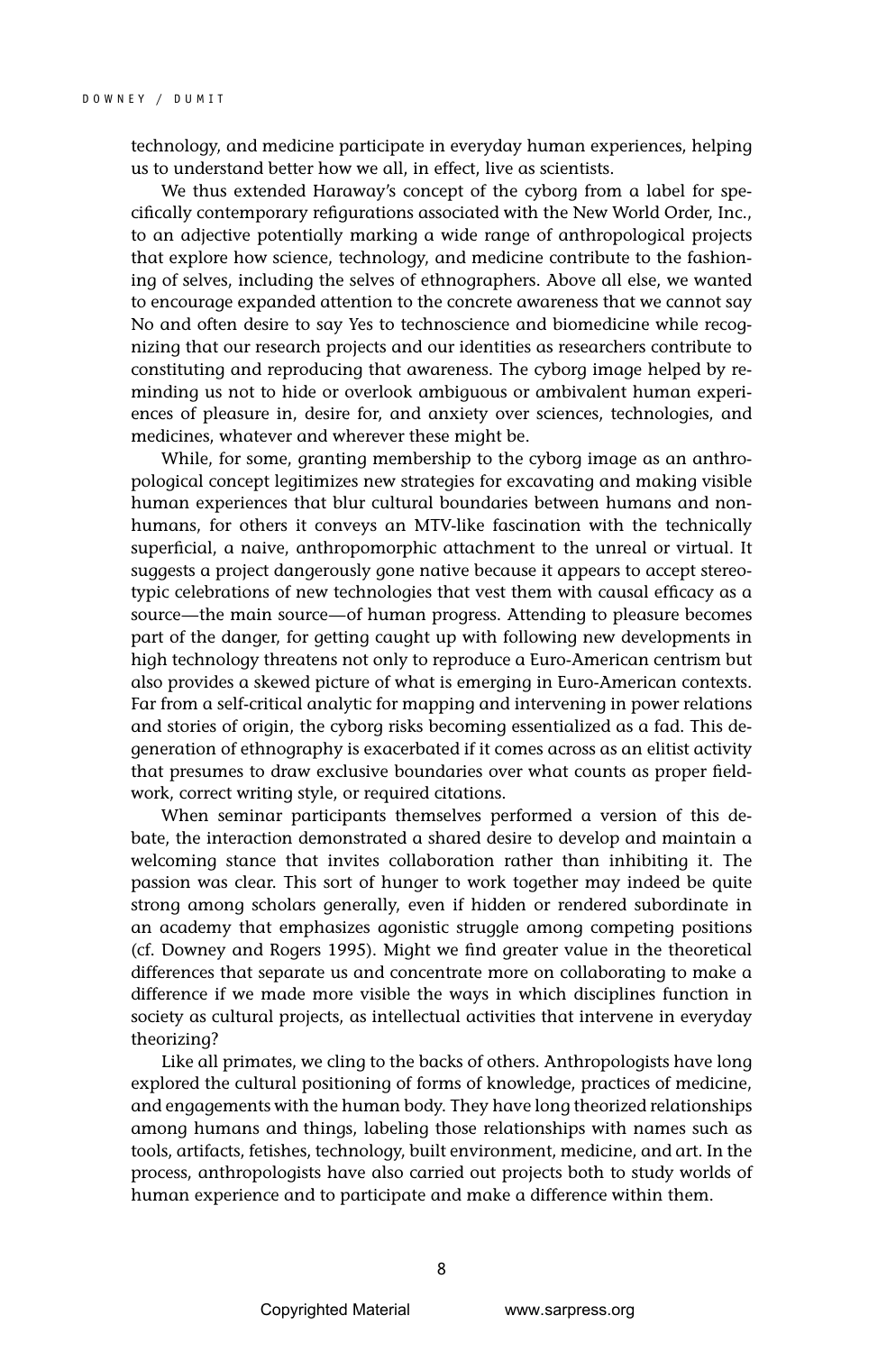Looking beyond important but underrecognized work in applied anthropology, a great deal of anthropological theorizing has provided valuable sources of insight for popular theorizing outside the academy, especially by challenging stereotypical images that elevate the West above the Rest. Might distinct theoretical perspectives already be engaging in de facto collaborations? For example, just as cultural anthropologies have worked to theorize diversities in human experiences that do not reproduce established hierarchies by race, gender, class, ethnic origin, and so on, so have self-described "scientific" anthro pologies worked to theorize commonalities among human experiences for a similar end. Both have intervened in Western modes of theorizing superiority, shifting them from the status of nature to the status of cultural assumption or stereotype—still real, but located in time and place and implicit in human action. What sorts of collaborations may have been taking place here? What do they tell us about anthropological projects more generally? When are theoretical differences more or less helpful, valuable, or justifiable? The practice of collaboration is, as yet, undertheorized.

Turning to the question of what might be specific to these times, to the ways in which people today inhabit discourses of science, technology, and medicine, David Harvey (1989), Fredric Jameson (1984), Robert Reich (1983), and other political economists, historians, and culture critics have pointed out that during the 1960s and 1970s rich countries began to shift away from industrial, manufacturing-based economies into service and knowledge-based economies. Basic manufacturing has been moving to "develop" other countries, markets are becoming both global and highly diversified, and all kinds of labor and capital are moving more freely and "flexibly" around the world. This transition is sometimes likened to the one that took place at the beginning of the industrial revolution: that is, we might be participating in a worldwide social, political, economic, cultural, and intellectual transformation. Many anthropologists have been studying these local, regional, and global transformations from a variety of perspectives, exploring both changes and continuities (cf. Appadurai 1991; Escobar 1995; Harrison 1991; Ong 1987, 1991; Stacey 1990; Tsing 1993). In addition, research by academics and activists has called attention to the myriad ways in which Enlightenment connections between the production of knowledge and human emancipation have been undercut or unrealized, in some cases even producing greater inequalities and divisions (cf. ACT/UP New York Women 1990; Harding 1993; Lyotard 1984; Merchant 1980; Penley and Ross 1991; Shapin and Schaffer 1985; Sheehan and Sosna 1991; Yanagisako and Delaney 1995). But events of emancipation or hegemonic dominance only scratch the surface of human experiences with and participation within the citadels of science, technology, and medicine.

Seminar participants became caught up in the question of what might be *emergent* in the world today. Questioning emergence rather than positing a universal transformation from, say, modernity to postmodernity makes the new/old question especially relevant. What is really new here anyway? In the midst of apparent change, where do we locate ongoing forms of colonialism, racism, and sexism, as well as forms of liberation, equality, material abundance, and other continuities? At the same time, what new opportunities for resistance or change may be emerging in the midst of apparent continuities? In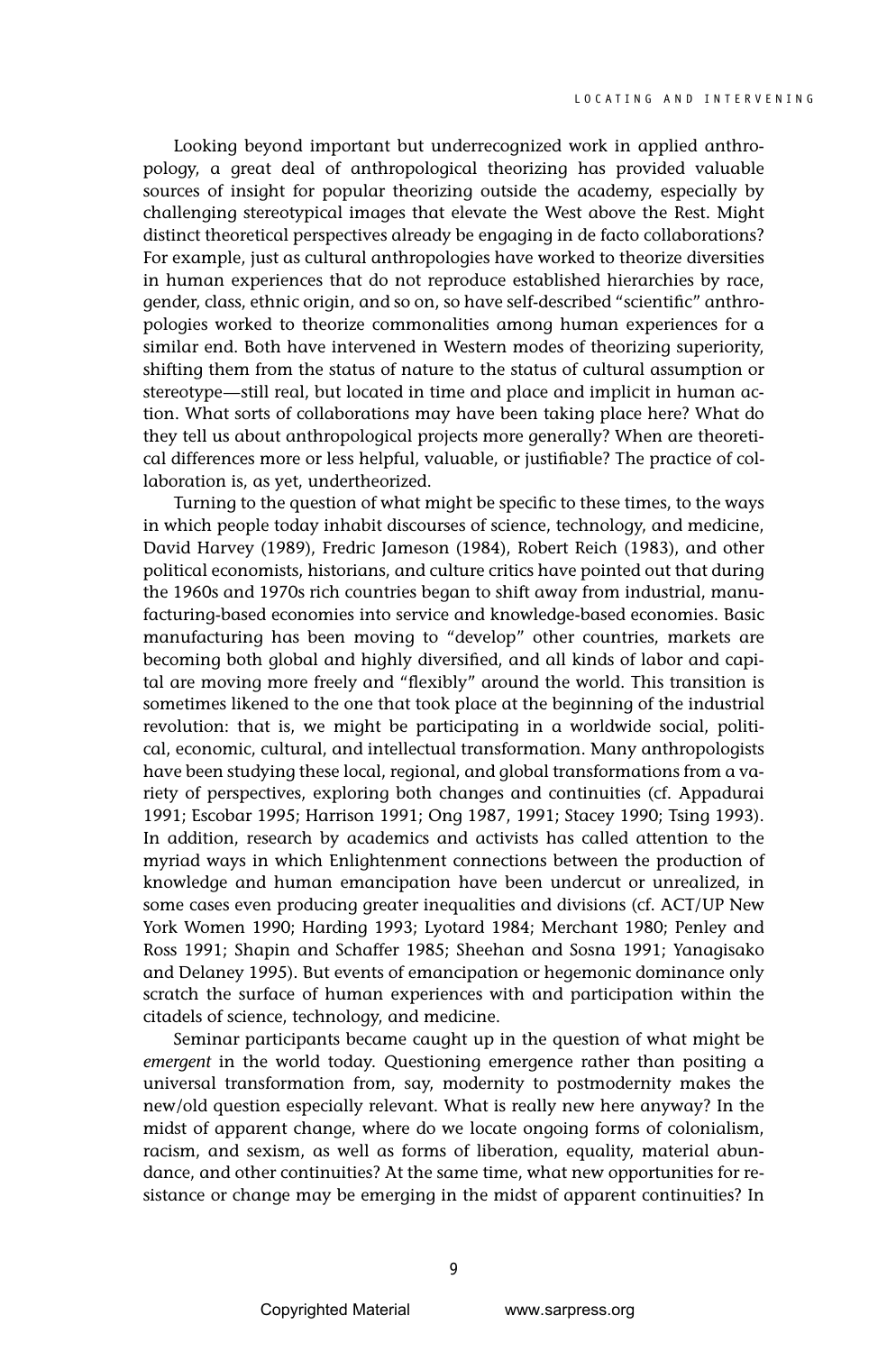exploring emerging sciences, technologies, and medicines, might it prove helpful *not* to presume we know what humanness is all about before going into the field to find out?

Starting out with emergence as a question is also valuable because, in addition to asking what is new on the horizon, it suggests that contemporary practices are unfinished, ongoing, continuously maintained, and something in which one's own practices can potentially intervene. As the seminar participants shared stories about citadel boundaries and cyborg selves, we regularly found ourselves talking also about intervention. The "mapping" acts of location built into our ethnographic practices always seem to constitute interventions as well. What roles had we been playing as persons in and out of our field sites? The issue is only in part a question of writing. Although wanting to acknowledge that our work was always positioned, we still found ourselves both writing and speaking with declarative sentences. Even if we desired to avoid representation, the act of "speaking for" others, "speaking as" their representative in the guise of disinterested objectivity, or "giving them a voice," our work can still be heard as joining and participating in contested fields and hence locating ourselves in relation to those fields (Spivak and Harasym 1990). Distancing oneself from totalizing representation does not free one from the problem of "speaking as." During the seminar, we found it significant that we all wanted to avoid the comforts of both progressivist enthusiasm and oppositional pessimism. Yet the question remains: How do we want to be heard and, perhaps more importantly, by whom?

Putting this in more general terms, we see a transition taking place in critical intellectual work, from opposing or praising technoscientific practices to intervention, from necessary entrenchment to ongoing participation. We see a growing desire among scholars, whether located in colleges and universities or in other workplaces, to use the analytic tools they have inherited to both analyze and participate in issues of contemporary science, technology, and medicine. In part, this change may be the product of individual interpellations into worlds normally cordoned off behind "experts only" signs. In part, it may mark a generational shift from forms of critical analysis to forms of critical participation. And in part, it may indicate a fundamental change taking place in the academy itself. What positions inside, outside, around, and through the citadel walls might researchers, academics, and activists occupy at the end of the twentieth century?

Minimally, we find it important to locate activism away from old agencies that made all participation co-optation. What would constitute critical opposition if one were positioned not in a clearly subordinate position outside but somewhere inside? If one were inside, oppositional politics could shift from something one accepts as a necessary part of critique to something one can choose or avoid, depending on the circumstances.

Beyond that, we want to better understand and theorize the connections between the moments of location in our work and the moments of intervention, for we think the latter deserve as much attention as the former. As a first step, we editors have organized the contributions to this volume so as to highlight and map approaches to intervention. Although each anthropological project intervenes in more than one way, the sequence is designed to sort out some dis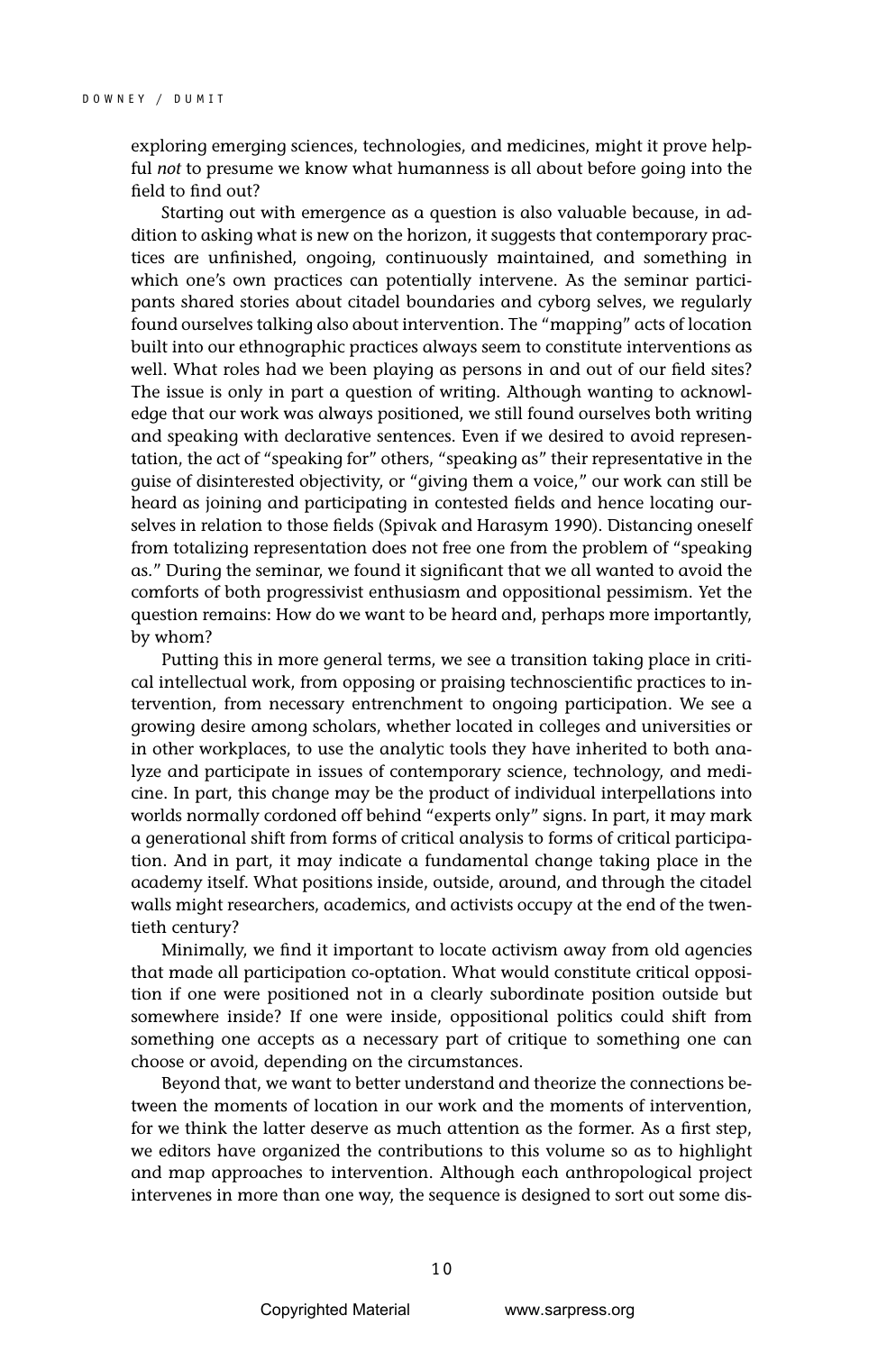tinct pathways for intervening in emerging sciences and technologies through research on cultural boundaries, cyborg selves, and the cultural relocation of anthropologists. In providing an overview of the volume, we pay attention to links that methodological choices and theoretical dispositions tend to establish with different intervention pathways and try to identify some of the dangers and opportunities associated with each one. Although our interpretations draw directly from seminar discussions and readings of the papers, this account should be read as the editors' own summary statement rather than a series of self-reports by the fieldworker-authors. There is much room for continued discussion and debate.

#### **Intervening through Cultural Boundaries**

In the first contribution, Rayna Rapp tells a fascinating story of how the growing use of sonography in pregnancy is shifting fetal development into fastforward, increasing the velocity at which the fetus becomes an independent entity separate from the mother and others gain a stake in a pregnancy. Granting authority to the technology as a diagnostic tool funnels everyone's consciousness into highly focused and routinized channels, downplaying the clues for which women act as gatekeepers and allowing physicians to bypass women in favor of a technological window to the fetus. A woman's generalized concerns about having a healthy baby become specific concerns about Down syndrome and other genetic disorders. Gaining access to "early baby pictures" frequently heightens male involvement. The doctor's role in the granting of personhood is magnified, from personifying the image on the screen to sexing the fetus. Narrowing the aperture and sharpening the focus on the fetus also increase the possibility that outsiders can speak on behalf of a fetus as a legal person, thereby contributing to polarization in the abortion debate. In going beyond the technologists and genetic counselors to interview pregnant women and their supporters, Rapp crossed important boundaries around medical knowledge and expertise.

Seminar participants were struck by the discovery of a shared impatience with bounded field sites. In conducting research, each of us tends to begin with a relatively defined group at a specific site. Then we notice there are leaks, flows of information, people, and resources into and from this place and time. We find ourselves moving to look at groups that were interconnected with our initial groups yet not always acknowledged by them. We are led from laboratory practices to classrooms, from activists to governments, from support groups to magazines and newspapers, from public meetings to laboratories. We follow connections into the past and back to the future.

Recognizing this shared restlessness was important because we realized we could learn as much from the methodological issues involved in trying to map the field as we did from interpreting the material we collected. Which information flows seem relatively easy and which more difficult? Who appears accessible or inaccessible? What different sorts of insights and commitments emerge from briefly encountering many people through interviews versus significant participant observation with a relatively small number of people? What insights become available, what commitments become reinforced, as we show up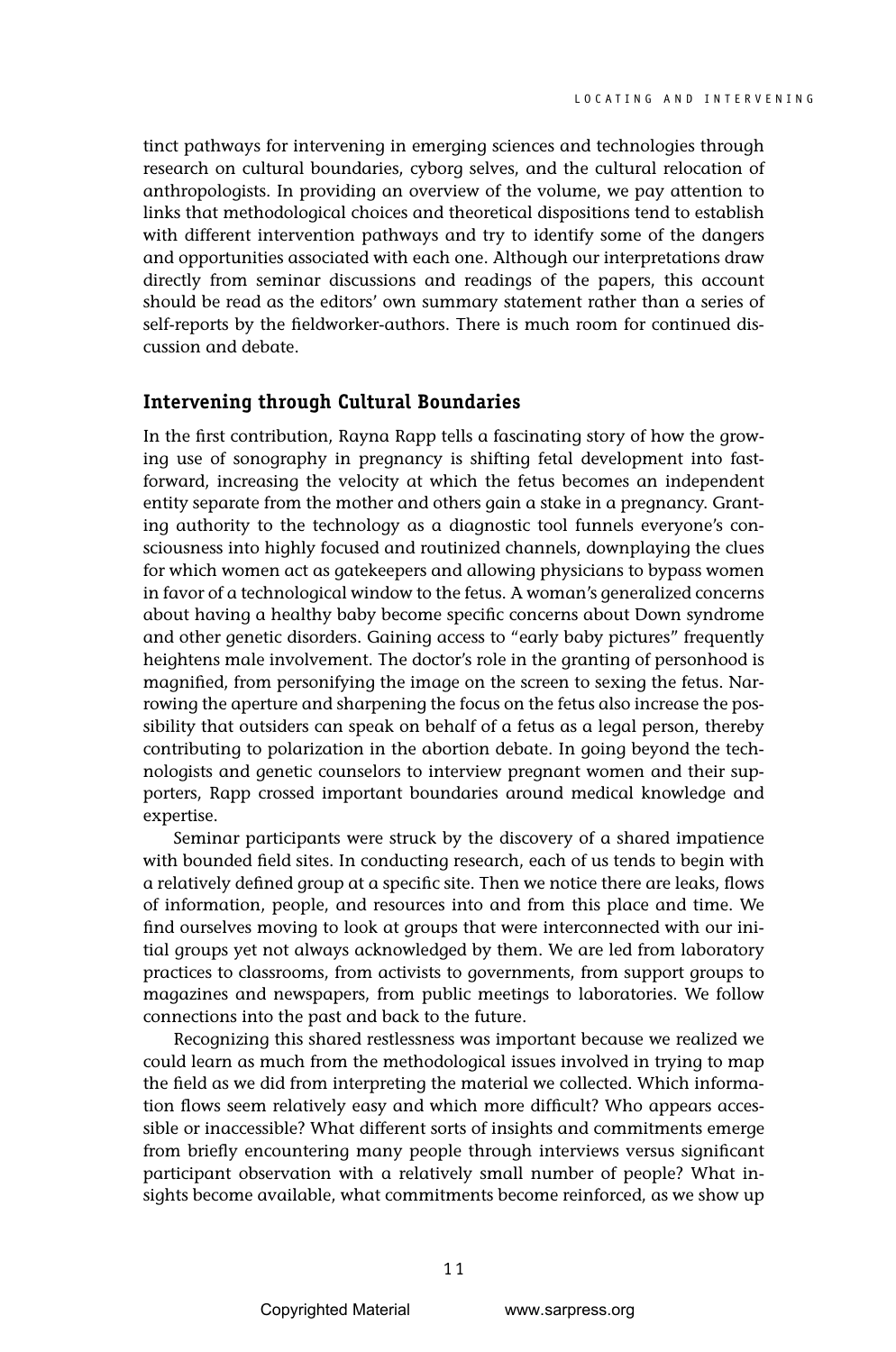repeatedly at different sites? The point is that a methodological commitment to crossing boundaries through ethnographic fieldwork can be both an important step in mapping them and a potential source of intervention that troubles and remaps them.

One way of intervening through the concept and analysis of cultural boundaries is thus simply to make these boundaries visible, locating them in historical time and place. Rapp's ethnography demonstrates that a cultural boundary between medical expertise and women's experiences in pregnancy is moving into earlier and earlier stages, with potentially dramatic implications for other boundaries as well. Challenging the Basic Story of technological development as advancement earned through progressive impacts, Rapp provides a brief overview of the development of sonographic technologies, making it clear that the technology emerged from a specific history rather than as an immanent necessity of technological and human progress. Then she locates the cultural boundary around medical knowledge by tracing the technology's direct involvement in women's bodies and experiences. Images of impact are replaced by images of deep, often ambiguous, personal involvement, and altered boundaries—between women and physicians, women and fetuses, women and families, women and men, and so forth—do not necessarily follow stereotypic divisions by gender, race, or class. And these new boundaries, for better and for worse, change lives.

Making cultural boundaries visible can help people find out where they are positioned, understand how they got there, and perhaps establish the possibility of imagining how things might be otherwise. Rapp concludes by expressing hope that women seeking sonograms might better articulate and get what they want in the midst of enhanced medical and societal participation and surveillance. Medical hierarchy and authority would then be not removed but relocated from a fact of nature to a negotiated product of history, power, and desires. Participating in this shift in interpretation or theorizing can encourage people who desire change to work for it, and it can help those who are satisfied with the existing state of things to recognize that changing circumstances may sometimes justify change in this relationship.

Rapp builds plausibility for her claim that a key cultural boundary is shifting by quoting extensively many people who are located differently with respect to the technology and medical knowledge. She does not take us deep into the experiences of any individual in an intensive exploration of questions of selfhood. Rather, her work can be heard as speaking to a set of processes of cultural change. Such a stance is not an authoritative pronouncement from nowhere but is historically located within a network of subjects related through technological practices.

To avoid the danger of sounding all-knowing, Rapp traveled from the offices of geneticists and genetic counselors to the bedsides of pregnant women, cutting across class and religious lines, rather than staying in one place for an extended period. Leaving out the history or women's experiences would have limited the value of the work as intervention. Another danger in mapping boundaries lies in restricting oneself to the status of outside observer who notes the presence of a boundary but cannot legitimately intervene in its definition or participate in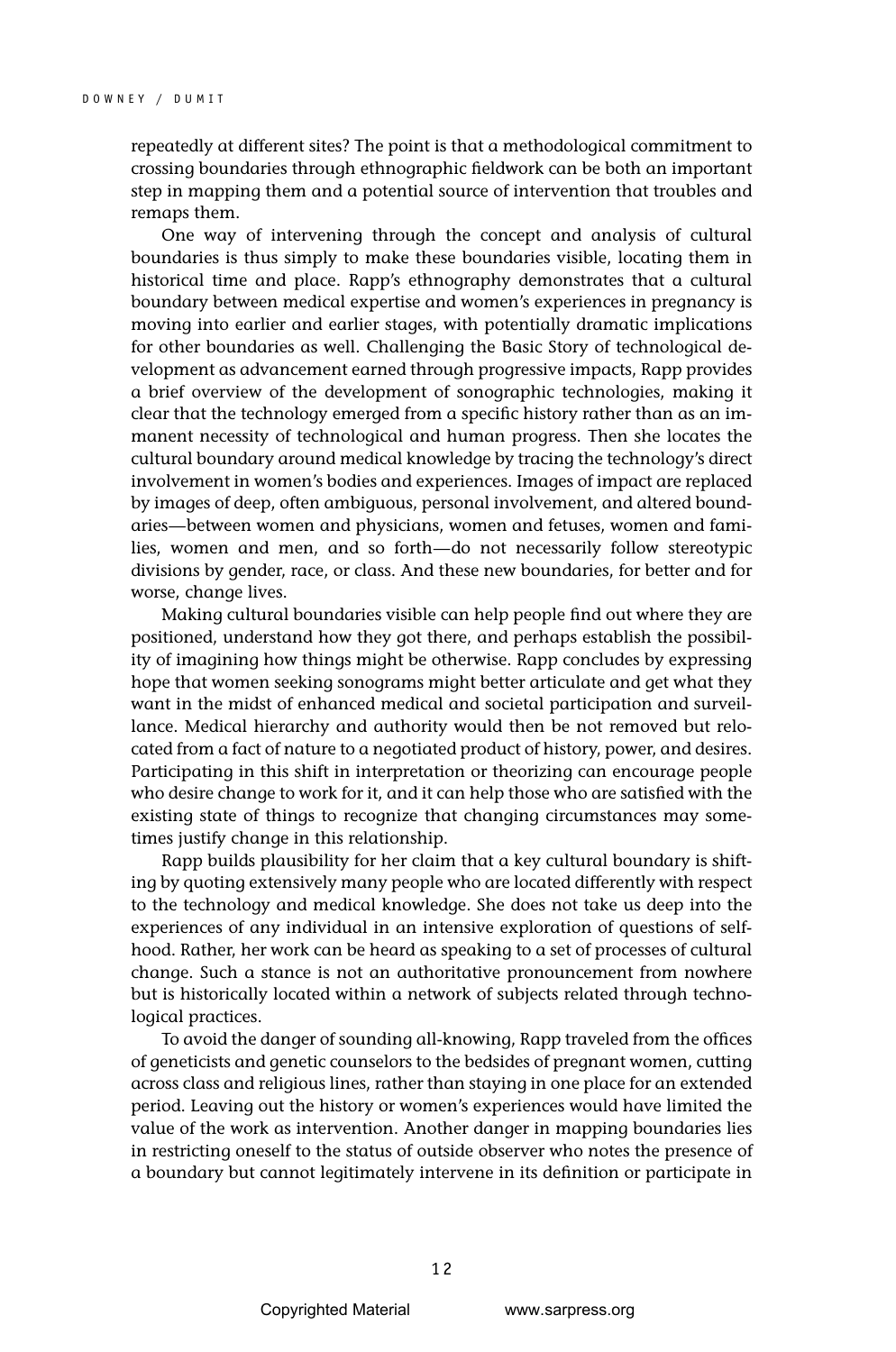its direction of travel. Rapp wants to make sure that those participating in this change have both the understanding and resources to make informed choices, but she also preserves a continuing role for herself and her work by emphasizing that every position located with respect to sonography is unstable and likely subject to further change.

A second approach to intervening through cultural boundaries is to make visible types of theorizing that cultural hierarchies have rendered subordinate. For example, the citadel effects of science and technology render subordinate any theorizing that does not emanate from within a protected, neutral citadel of experts and diffuse outward into the realm of public use or abuse. Such subordinate theories might include the experiences of scientists and other experts who do not conform to mainstream science, as well as those of nonexperts. Although Rapp makes visible the experiences of pregnant women, this pathway is more centrally a focus of the next contribution.

Emily Martin and her co-workers Laury Oaks, Karen-Sue Taussig, and Ariane van der Straten show that nonexperts theorize too. Exploring how clients at an HIV/AIDS clinic theorize the origin of HIV/AIDS, the meaning of AIDS as a disease, the possibilities of a cure, and their faith in physicians and scientists, Martin et al. demonstrate that medical theorizing belongs not only to medical practitioners and that the substance of such theorizing is not random or purely individual, but likely varies with social position. They found that the former or current injection drug users they interviewed, nearly all lower-class African-American men in the inner city, position the disease, the research, and the institutions in the context of other class-based discrimination. Poor people who regularly experience police intrusions in their lives may find it quite reasonable to conclude that AIDS is a quasi-military attack on the body, that some governmental agency or other official organization played a role in the origin of the disease and might inhibit attempts to find a cure, that a possible governmental requirement for mandatory testing does not seem to be an especially new or egregious threat, and that one must take significant responsibility for one's own health because one surely cannot depend on others.

The ethnographer who makes visible a subordinate mode of theorizing may come to be regarded as a spokesperson for such theorizing. Why work so hard to make something visible, one might ask, if not to make sure it achieves visibility? Simply by exploring and articulating a subordinate perspective and then locating it with equal or comparable weight alongside a dominant perspective, one disturbs the hierarchical cultural boundary that made the dominant perspective dominant in the first place.

By joining the staff of the clinic, Martin, Oaks, Taussig, and van der Straten effectively became unpaid consultants, attached to the staff yet contesting certain features of citadel effects on behalf of injection drug users. As their contribution puts it, Martin et al. hope their work "gives conversational voice to people who have been silenced." The intervention lies in showing that if a perspective articulating discrimination as a feature of the meaning and power of HIV/AIDS exists out there, perhaps other perspectives exist as well. To what extent might official discourses that rely on citadel effects actually be missing opportunities to serve their patients?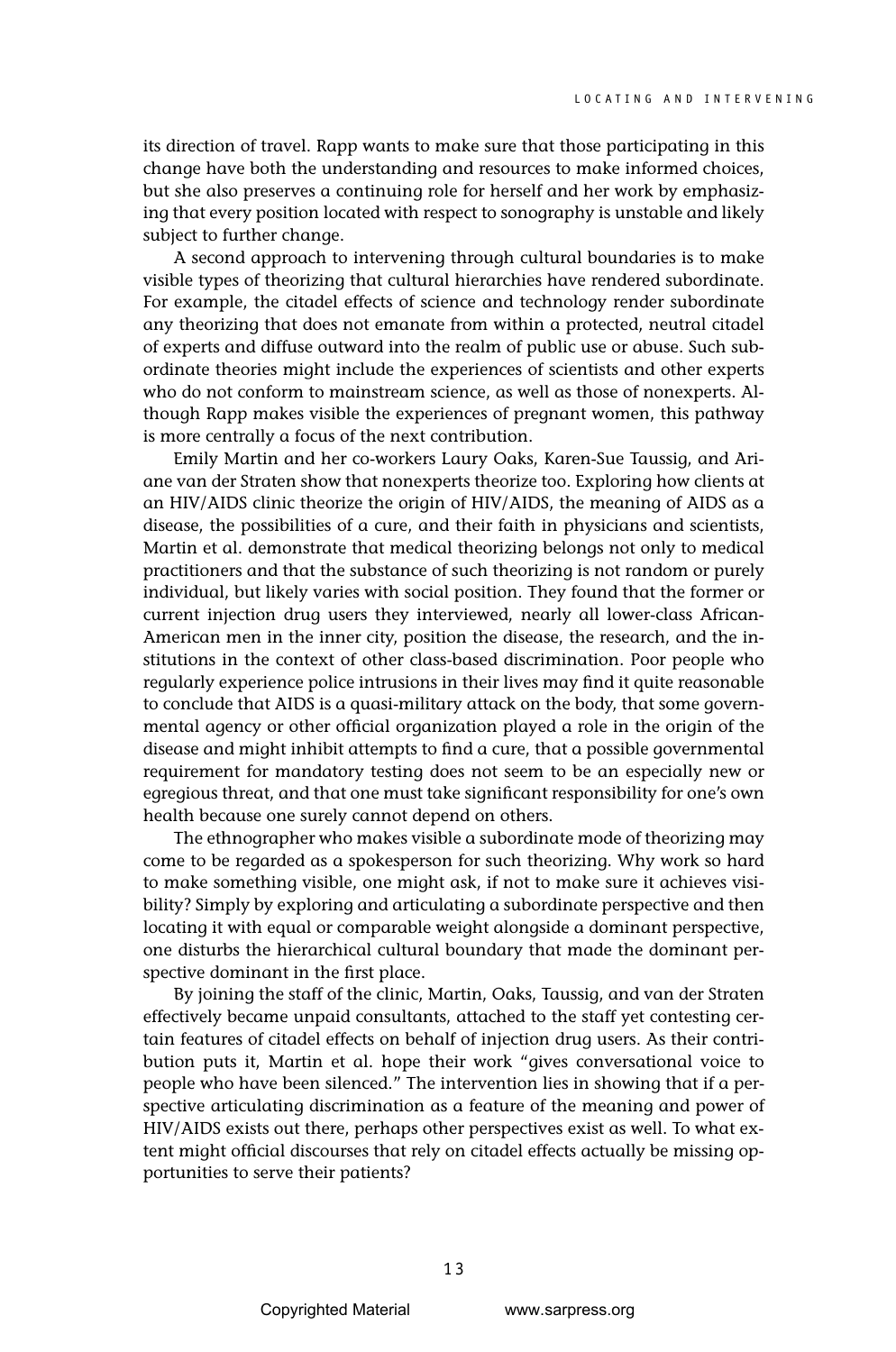The HIV/AIDS clinic that hosted this ethnography came into existence because its director had stepped out of the Basic Story in an extraordinary act of ethnographic intervention. Wanting to study the progression of HIV/AIDS in an inner-city community, he learned through his own interviews that a good way to attract participants in the study might be to offer them basic health care. Furthermore, Martin et al. helped staff members recognize the deep sense of gratitude felt by their clients by giving a presentation in which they quoted extensively from their interviews. To the extent that the director and staff members could have missed these insights, might narrowing the aperture to citadel effects actually constrain the experiences of medical practitioners in addition to those of consumers? Perhaps not even the experts themselves always benefit from having a sharp boundary drawn around them and their knowledge.

The choice of methodology in this project helped shape its pathway for intervention. Conducting on-site interviews at the clinic with over forty clients was a key strategy for plausibly establishing discrimination as a shared image among them. In other words, demonstrating the presence of shared meanings helps Martin et al. constitute injection drug users as a social group. This is a crucial step because the citadel effects in medicine tend to fragment sufferers into an array of unique, individual patients, each interacting with the whole of centralized medical science. For these ethnographers, establishing the presence of a group through the vehicle of shared perspective becomes a device for increasing the legitimacy of that group and that perspective, helping it to gain standing in public discussions and debates over the diagnosis and treatment of HIV/AIDS.

One danger in working to make visible a subordinate perspective lies in potentially establishing oneself as the de facto patron of the perspective and the people represented. If one helps a voice to be heard, then presumably one could help silence it as well, and assistance shades quickly into domination and denial of the Other. Martin et al. deal with this danger by presenting many long quotations, a writing technique that maximizes the extent to which informants "speak for themselves" in the text and allows multiple, personal, heterogeneous perspectives to potentially work against objectifying the group represented. Another danger in this approach to intervention is that one's work can be read as necessarily oppositional, as taking sides, even when one's goal might simply be to make one perspective visible without destroying another. Martin et al. manage this danger by reporting ambivalences in the experiences of drug users themselves. Even as they interpret HIV/AIDS through the lens of discrimination, the clients at this clinic also possess and reproduce a strong faith in scientific research. If it becomes difficult to construe their perspective as oppositional, then what might constitute opposition on the part of the ethnographers becomes more complicated as well.

One final issue raised by this pathway to intervention involves the choice of topic itself. Anthropology's participation in dominant institutions of colonialism, multinational capitalism, foreign policy, domestic policy, and various arenas of political economy has been the subject of much investigation (Escobar 1995; Fox 1991; Harrison 1991; Marcus and Fischer 1986; Said 1989). A set of questions that haunted the seminar concerned dealing with our own tendency to value projects according to contemporary hierarchies of capitalized sciences,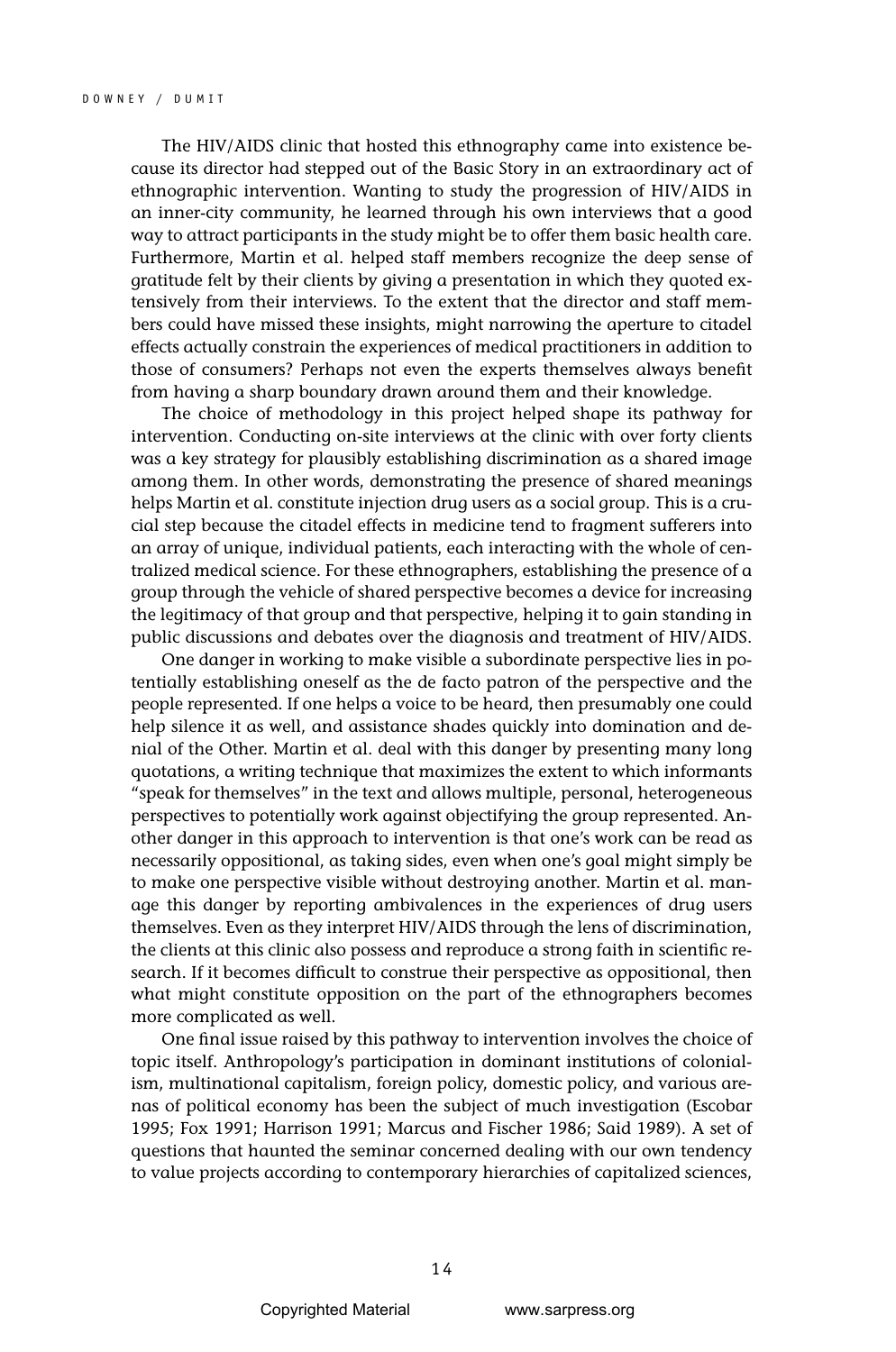technologies, and medicines. Why have we granted disproportionate interest to the high-technology, high-profile areas of biotechnology, genetics, physics, information technologies, and specialized medicine over such less visible areas as routine health care, water supply, agriculture, electrical power, and engineering? Echoing Said (1989), to what extent are our choices to study these topics accepting direction from capital, through the availability of money to study some problems and not others, as well as from our own particularly American nostalgia for the new? Even as we critique this predilection, are we not also participating in it by identifying prestigious topics as those most worthy of study? Does intervening in concentrated centers of cultural authority provide opportunities to contribute to novel shifts of power, or might we be fulfilling a function of public but ineffective critique? What are we choosing to hide even as we work to make alternate modes of theorizing more visible?

Deborah Heath's contribution to this volume emphasizes a third pathway to intervening through cultural boundaries: the mediation of relationships across such boundaries. This ethnography draws directly on extended periods of participant observation among scientists, laboratory workers, clinicians, and activists involved with a disease called Marfan syndrome. Through fieldwork as both a DNA sequencing technician and a cell culture technician, Heath describes how bench workers and principal investigators enact the hierarchical cultural boundary separating mind from body. Novices are given access only to body activities at first, and promotion involves movement into activities that necessitate ever greater engagement of the mind, with the mental activities of principal investigator located at the top.

Ethnographically working through this hierarchy, Heath focuses on the importance of "good hands" and on the value that lab workers place on developing a "mindful body." Although forms of body knowledge might not fit well with the image of science as directed by creative *minds*, they do show up routinely in the daily practices of lab workers as one moves from science to science, lab to lab. Through her extensive fieldwork in the worlds of both bench workers and principal investigators, Heath gained the experience and authority to represent each perspective in the midst of the other. Exploring features of body knowledge calls attention to the knowledge contributions of bench workers, and highlighting the struggles of one principal investigator alerts bench workers to the extent to which the investigator values them and treats them with respect. In other words, Heath is able to relocate scientists for bench workers and bench workers for scientists beyond the terms of science as authoritative knowledge and in ways that reduce differences between the two.

Heath also works to mediate relationships across the boundaries that separate scientists who do research on Marfan syndrome, clinicians who treat the disease, and activists who build solidarity among patients and seek greater recognition for their problems. Not only did she participate directly by organizing a meeting at a national conference that brought together representatives of all three perspectives, but her text indicates a routine strategy in both written work and conversations of confronting stereotypic expectations with experiences that belie them. In particular, she helps one scientist confront and challenge her own desires to keep the concerns of clinicians and activists out of her lab.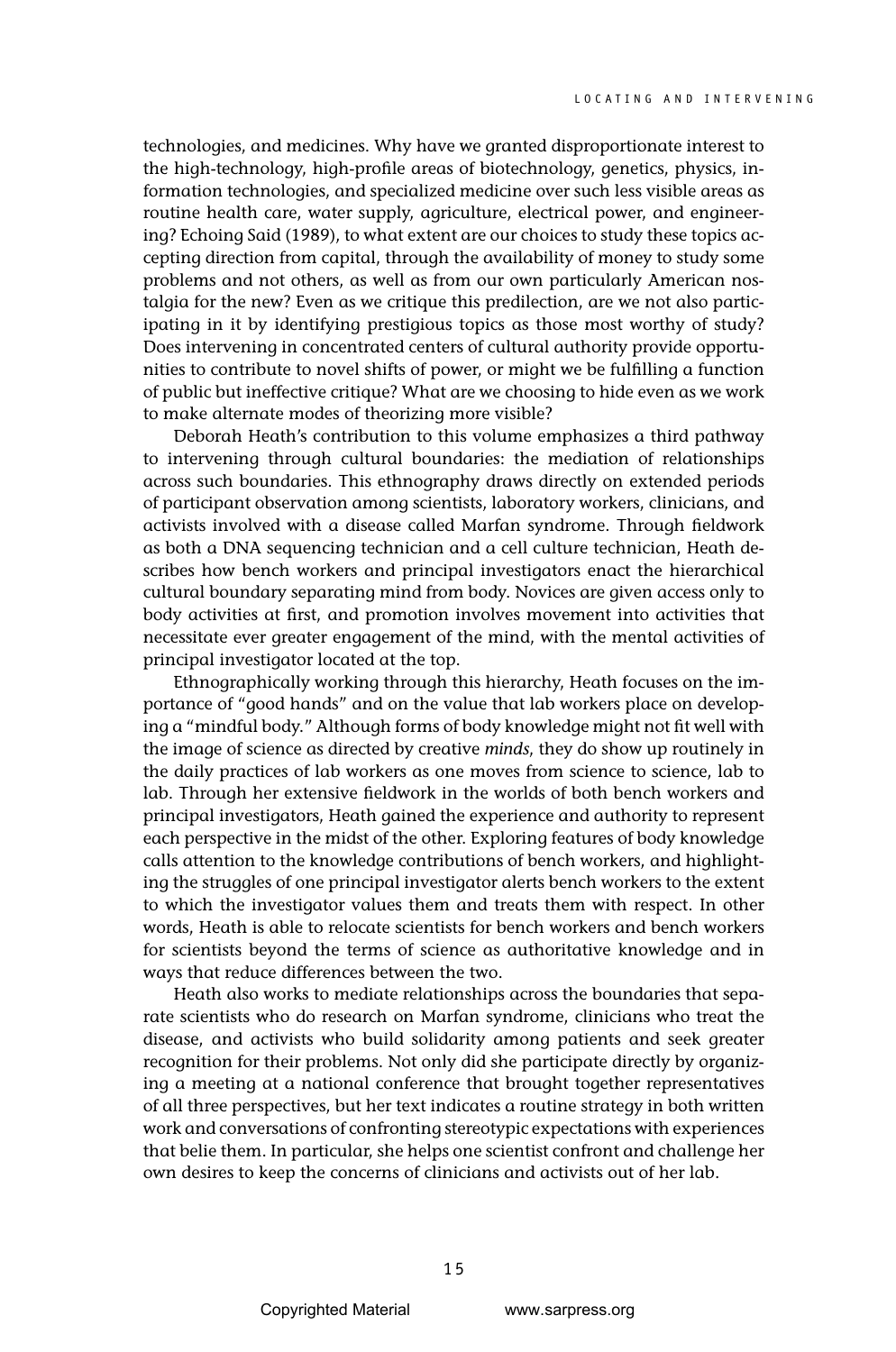Participant observation is a crucial methodological choice for Heath in this contribution because it helps her establish credibility on all sides of the boundaries she examines. As a fieldworker physically moving and communicating across standard flows of knowledge—technician and principal investigator, activist and scientist—Heath creates new forms of partner theorizing (see below, Downey and Lucena). This fieldwork strategy demands an investment of time sufficient for one to be heard by each side as (at least potentially) an authoritative member of the other. Interested in the scientific and medical goals of all of the groups in her expanded field, Heath works to allow these goals to crosscut each other as all being relevant to the production of science, technology, and medicine. In short, earning the right to mediate demanded an enormous investment of self on Heath's part.

The main danger in mediation lies exactly in the question of membership, for with membership come commitments that can last. One can gain the opportunity to participate comfortably in a consulting role, offering valuable advice that helps each perspective take account of others. But to what extent does achieving membership make it more difficult to distance one's work and one's self? To what extent does one limit one's role to a consultant politics, stuck in the job of helping others concoct strategies to fulfill their objectives? Heath makes it clear that she became friends with the scientist who hosted her fieldwork. She handles the danger of friendship and consulting by making sure she never stops moving back and forth across the boundaries that separate this scientist from clinicians and activists. In other words, living constantly on the boundary, however lonely that might be, can preserve the status of insider and outsider simultaneously, keeping one in a position of power as a representative of other groups in the midst of each.

Another issue that inflects the strategy of mediation through cultural boundaries concerns how cultural boundaries are conceptualized theoretically. If one treats a boundary, as Heath does, as a feature of a dominant mode of theorizing with which everyone has to deal, then mediation can consist of blurring the boundary by making visible all those experiences on both sides that both enact and contest the dominant mode of theorizing. In formulations such as this one, the word "culture" tends to designate the simultaneous identification of meaning and power, and the main problem of analysis is to establish the extent to which sharedness and, hence, groupness exists. However, if one treats the boundary as a border between distinct cultures, each of which is internally structured and coherent, then mediation is more a matter of getting each side to recognize and accept the legitimacy of the other than blurring the differences that separate them. In formulations such as this one, the word "culture" tends to designate the shared meanings that constitute each side as a group, and power is located in the relationships between the groups that hold such shared meanings.

In sum, anthropological projects that intervene in emerging sciences, technologies, and medicines through cultural boundaries distinguish between relocating the authorities of science and wishing or dissolving those authorities away. Challenging the citadel effects of science and locating scientific practices within cultural narratives need not be the same as practicing a popular theory of antiscience. The "antiscience" label serves as a rhetorical political tool for de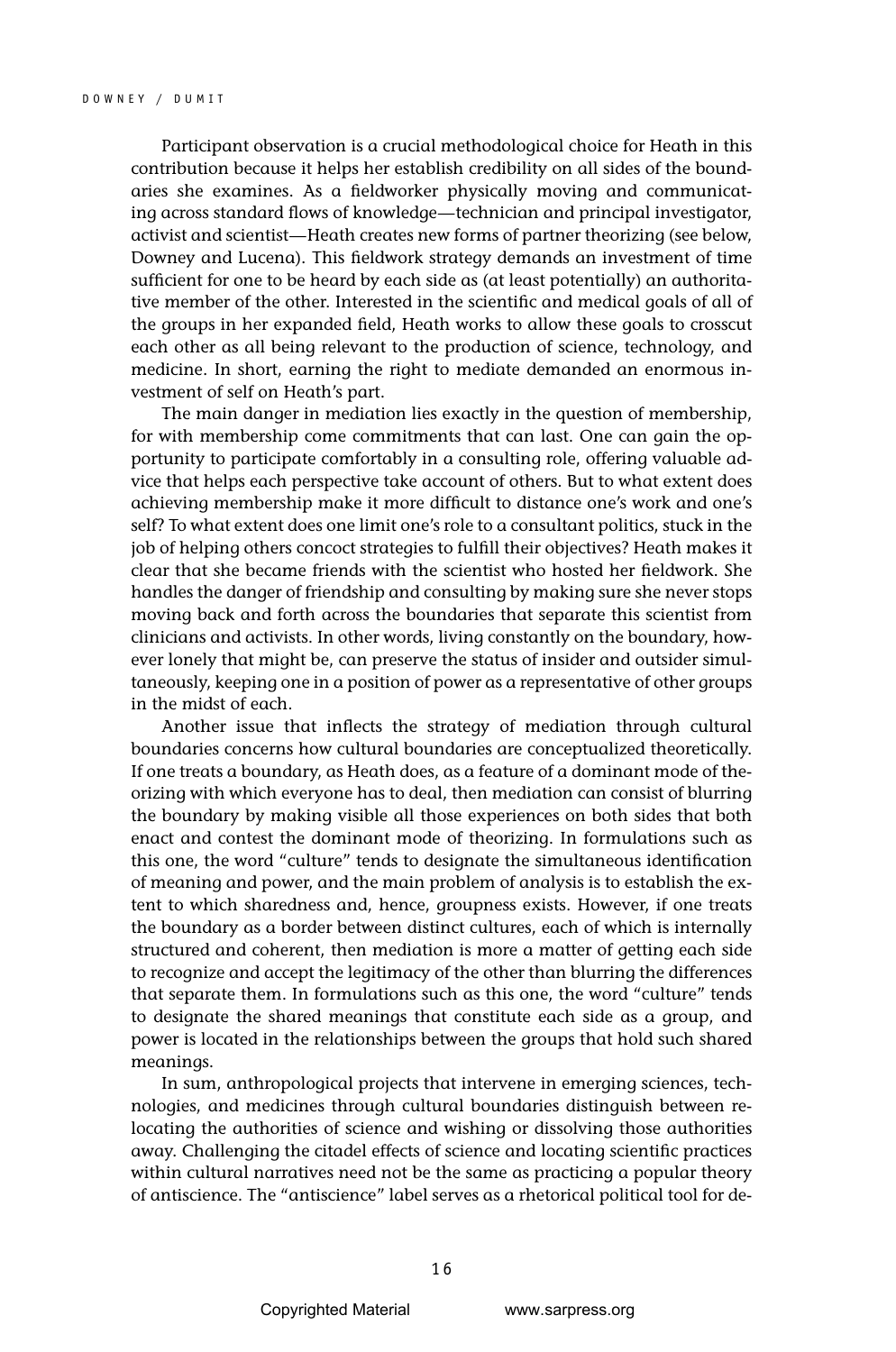valuing that which cannot be labeled "proscience" or is otherwise not wanted. The point is not to question science per se, but to characterize the roles of sciences, technologies, and medicine in our lives and imagine ways in which our lives might be better.

#### **Intervening through Cyborg Selves**

With Joseph Dumit's contribution, the volume shifts theoretical emphasis from identifying and following traffic over, around, and through cultural boundaries to exploring the participation of science, technology, and medicine in the fashioning of selves. Dumit is interested in how facts become incorporated into how people understand themselves. He understands facts as always "facts-inthe-world" to call attention to the specific stories, explanations, and experiences through which we learn facts or, alternatively, through which facts find us, without our ability to pass independent judgment about their truth. Dumit illustrates the role facts play in the formation of persons and categories of personhood by examining the history and everyday uses of a brain-imaging technique called positron emission tomography, or PET scanning. PET scanning provides images of a living brain in action as it thinks and experiences emotions.

Used with increasing frequency to diagnose forms of mental illness, especially schizophrenia, PET scans are understood to provide solid biological facts about otherwise contested behavior. In a society where stereotypic popular theorizing locates all agency in the intentional will of individual human decision makers, the presence of new biological facts can shift or rearrange rather dramatically the identities of schizophrenics and those close to them. For example, trial lawyers sometimes rely on PET scans in the sentencing hearings of convicted murderers to portray their clients as not fully responsible for their actions even though not certifiably insane. Also, locating schizophrenia as a fact of nature rather than a product of nurture can provide patients and their families, especially the oft-accused mothers, with the comfort of knowing that the illness was not their fault. Such changes are examples of what Dumit calls "objective self-fashioning"—the fashioning of selves through facts.

The main conceptual move in exploring the fashioning of selves is to construe experiences of self as the product of connections and relationships involving science, technology, and medicine rather than as their essential precondition or core substance. Human experiences and personhood at any given time and place are, accordingly, understood through analysis rather than asserted or assumed at the outset. Development of a stable, coherent self over a period of time despite new encounters and interactions thus becomes an achievement rather than an assumption. What people come to attribute to distinctively human or nonhuman agency depends upon how and where selves are located in fields of meaning and power. For example, just as the pregnant women interviewed by Rapp found themselves worrying about Down syndrome after admitting facts from reproductive technologies into their bodies and selves, so might the mother of a child diagnosed with schizophrenia by a PET scan find herself transformed back into a good parent after having accepted the facts of the matter. In each case, the transformation of personhood involved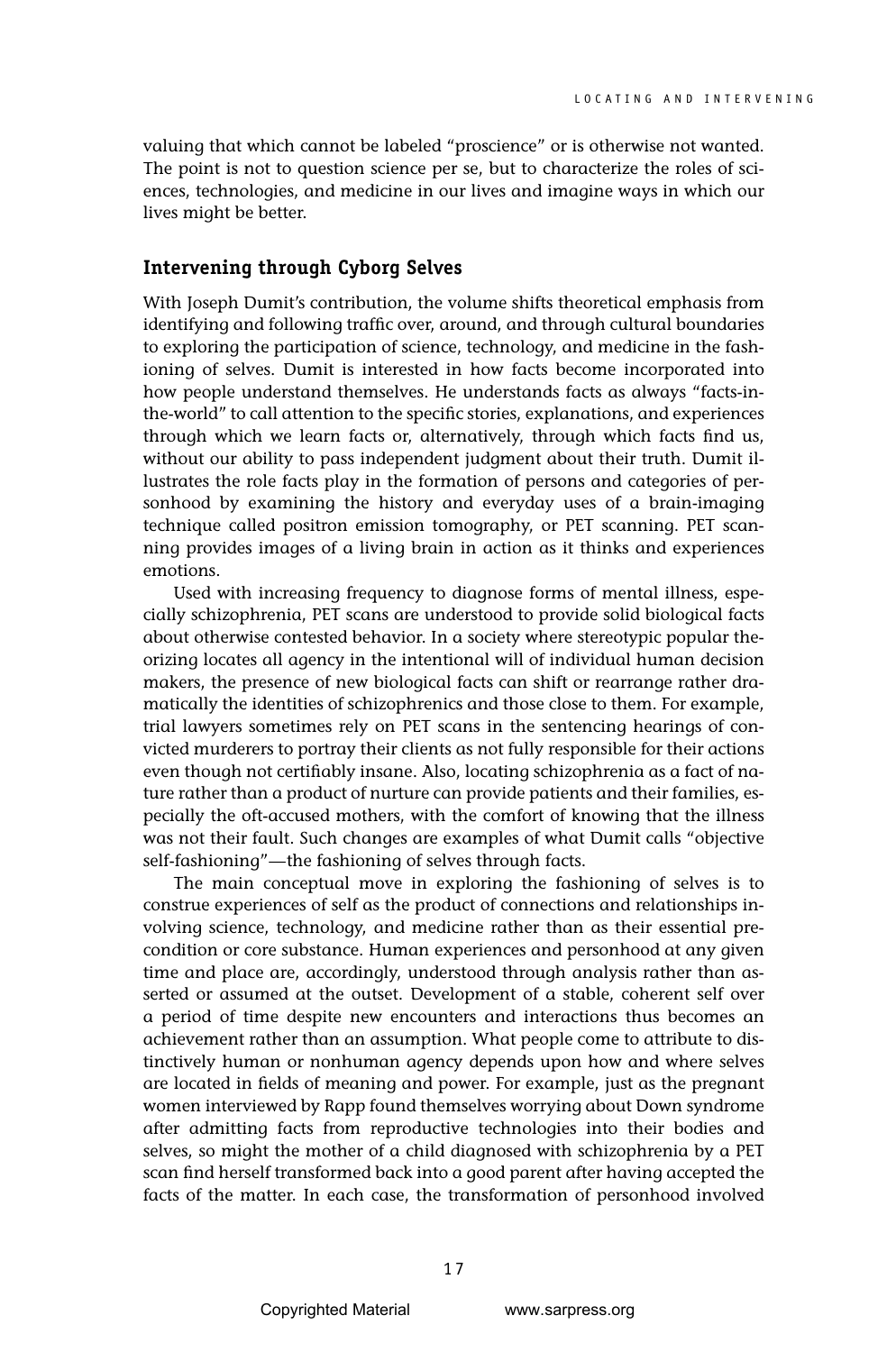people attributing the agencies of personhood to nonhuman sources—self as cyborg. Dumit concludes by expressing the hope that learning about and following these circuits of fact distribution might help both laypersons and experts play a greater, even critical, role in their own understandings of themselves.

The methodological strategy of traveling across cultural boundaries is important here. Dumit first works to build a convincing account by linking together seemingly unrelated cases, such as the struggles of anthropologist Victor Turner to incorporate facts from neuroscience and medicine into social theory, and stories from the nonfiction best-seller *Listening to Prozac* about how this anti depressant alters people's behavior and experiences. He also provides a more extended ethnographic tour through organizations and people involved in PET scan development, mapping internal differences between work sponsored by the National Institutes of Health and work sponsored by bank loans in order to preempt interpretations of this story as monolithic technological progress. Thus, in ways that parallel Rapp's methodological travels across cultural boundaries, Dumit's work can be heard as speaking to self-making and meaning-making in participation with technological and medical facts.

The main danger in this approach to intervening through cyborg selves lies in casting the anthropologist as a virtuoso observer and interpreter of human experiences. How can an outside observer gain access to emotional experiences of body and self? Is it not presumptuous of someone who is simply observing people's behavior to claim to get inside their heads and experiences? This danger is not only a risk to intervention; it is also a significant methodological entanglement. By locating selfhood theoretically as associated with cultural position and identity, one makes a methodological commitment not to draw sharp distinctions in advance between mind and body, thoughts and emotions, inside and outside, and so on, including in one's own fieldwork and writing.

This pathway to anthropological intervention thus relies wholly upon the ethnographic interpretation of meanings and power relations encountered in fieldwork rather than on analytically separating emotional moments of empathy and sympathy from cognitive moments of observation. The ethnographic challenge is to identify, describe, and present such meanings, including the cultural attribution of emotions and thoughts, in ways that readers who live with a cultural distinction between emotions and thoughts would find plausible and convincing. In this contribution, using a best-selling book and overt expressions of comfort and relief as evidence for emotional reactions helps Dumit achieve plausibility because they suggest a sharedness that is widespread. Such a strategy, it is hoped, reduces the possibility that readers will judge the work as arrogant virtuosity rather than solid ethnographic analysis.

A second approach to intervening through cyborg selves is to concentrate on a specific category of scientist self-fashioning over time and across cultures, challenging a specific citadel effect: the belief that scientists are born and not made. Sharon Traweek has followed the lives and selves of physicists in the United States, Japan, and other countries for over twenty years, examining everyday practices to identify what she calls "themes" or "patterns" as well as "faultlines" among them. In her contribution to this volume, Traweek explores how images regularly displayed on the walls of physics laboratories, classrooms,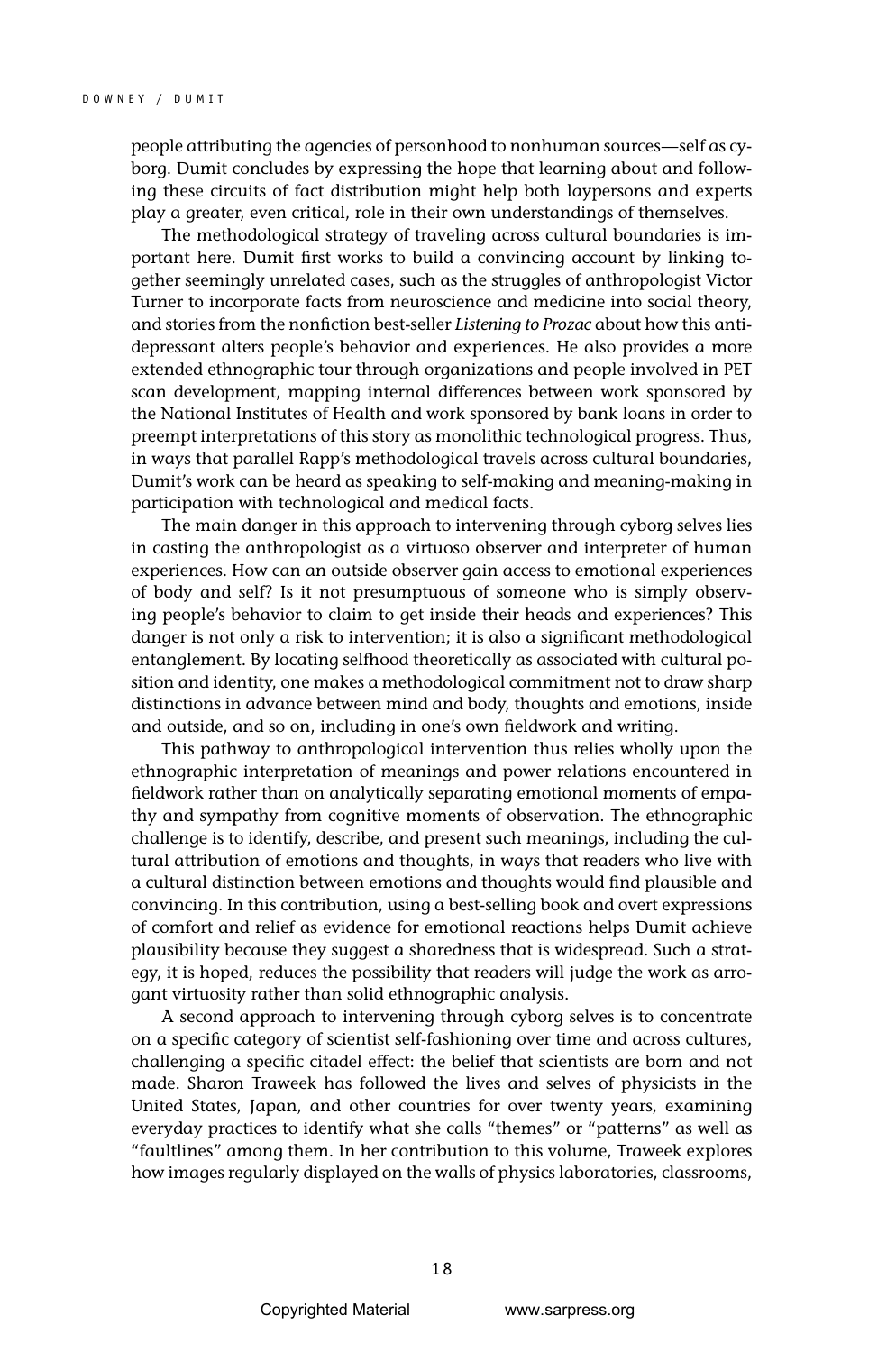and corridors, such as charts, maps, timelines, and photographs, actively serve as indicators and expressions of selfhood both to physicists and to outsiders. For example, one poster of Einstein draws on a common iconographic motif of Roman Catholic art, using backlighting to suggest a radiated divine grace, while another of him awkwardly riding a bicycle is one of several images that juxtapose intellectual subtlety and simplicity with childlike pleasures and the flaunting of social conventions. Also, a timeline documenting progress in scientific discoveries with a gap between AD 530 and AD 1453, the so-called "Dark Ages," demonstrates that knowledge is perishable if society acts to inhibit its development.

These images and their associations are especially important in the context of widespread debate over the superconducting supercollider because they locate physicists as individual geniuses whose curiosity should be encouraged (i.e., funded) to make discoveries and facilitate human progress. In similar fashion, contrasting layouts of laboratories in the United States and Japan indicate a significant difference in cultural patterns between a "dominating gaze" and a "glance" in the organization of physics knowledge, while the increasing appearance of simulations in place of log books suggests a generational shift in the aesthetics of physicists and physics knowledge away from taxonomies, clas sifications, and stabilities and toward complexity, variations, and instabilities.

Such concentrated attention upon one category of person or self defines a pathway to intervention that can involve helping people understand and assess the different ways they position themselves, even if the meanings involved are contradictory. The main images physicists display for themselves and others tend to locate physics securely within a citadel, placing physicists at the core of autonomous knowledge development that diffuses outward to the rest of us. The superconducting supercollider, however, was not approved. Might acknowledging and examining how physicists fashion themselves as intellectually subtle but childlike people who live outside of social conventions improve their abilities to reformulate and adapt their funding strategies to changing national agendas? Might acknowledging and paying more attention to faultlines of ethnicity, gender, age, and so forth within and across the boundaries of national physics communities improve the ability of physicists to work together, both in collaborative theoretical or experimental projects and in mechanisms of professional development? By serving to mediate one category defining someone's personhood in relation to another category, the anthropologist following this pathway might begin to resemble a group counselor or management consultant.

Traweek's choice of methodology, two decades of sustained participant observation, is important to this intervention pathway. Presenting the selves of physicists to physicists confronts her with the dual problem of constituting physicists as a social group and convincing its members to locate her amidst them. Just as Martin et al. demonstrate above, the anthropological finding of shared meanings serves to constitute a social group as well as to represent it. Without long-term participant observation, Traweek might have greater difficulty establishing her claims of sharedness. The issue of membership is trickier. Undergoing advanced training as a physicist herself would have been one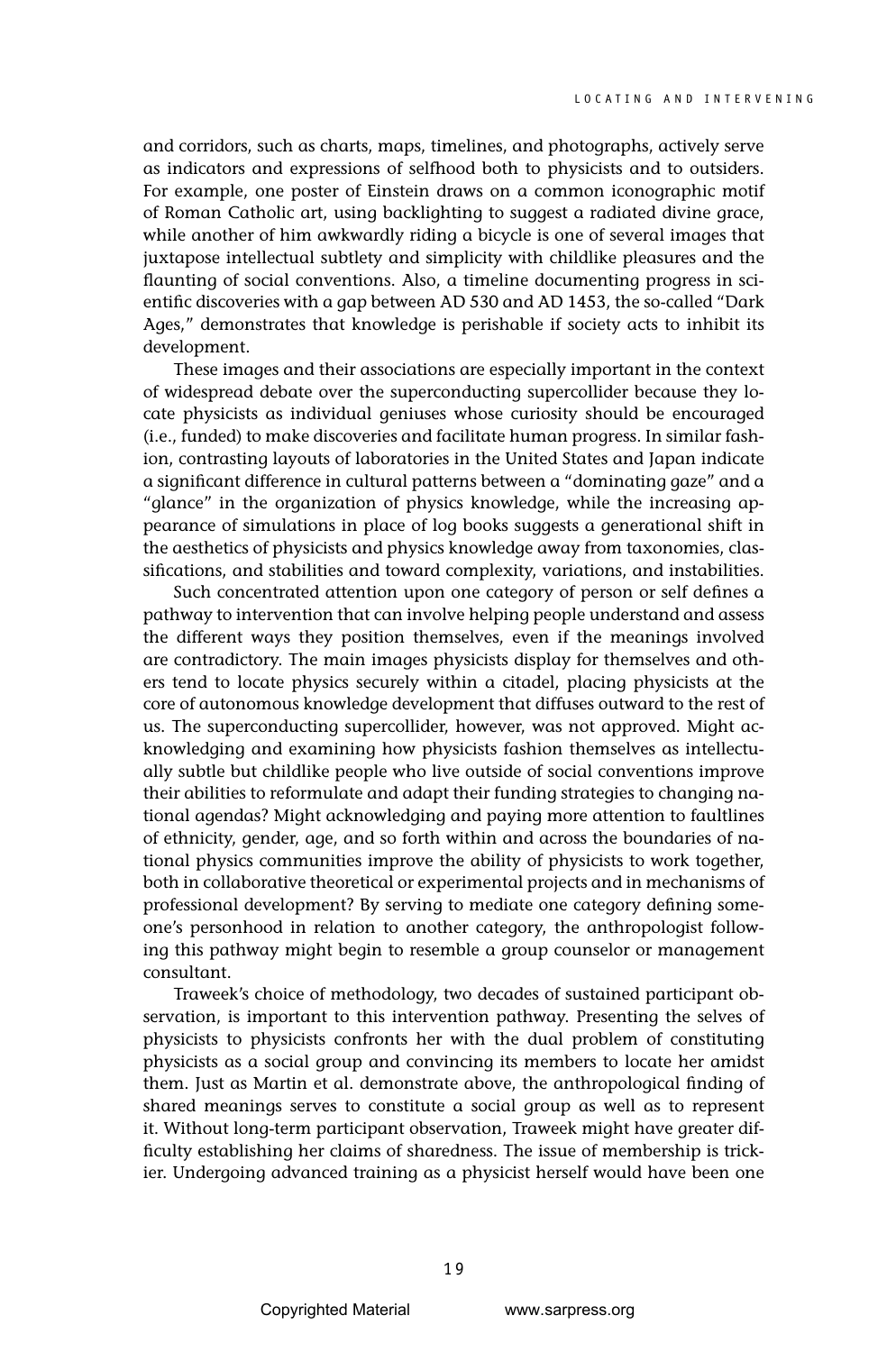possible way for Traweek to help herself become located among physicists. Sustained participant observation is another, for as physicists have come and gone over the years, Sharon Traweek has been there.

A main danger in this pathway to intervention involves losing the delicate balance between the identities of insider and outsider. Is Traweek an apologist for physicists, a critic of physicists, a patron of physicists, an outsider observer of physicists, or what? The answer is, roughly, yes. One way Traweek has maintained this ambitious, ambiguous status has been to concentrate her analytic attentions on everything but the mathematics of physics knowledge. She has thus avoided being positioned as a physicist-wannabe while becoming authoritative on much that is embedded, and often hidden, in physicists' bodies.

A third pathway to intervening through cyborg selves involves direct participation in self-fashioning, a practice that Gary Downey and Juan Lucena refer to in their contribution as "hiring in." Downey and Lucena explore how undergraduate engineering students experience engineering education as an outside challenge to personhood, a test of one's ability to integrate the practices of engineering problem solving into one's body and self. Downey and Lucena describe, for example, how solving an engineering problem involves drawing a sharp boundary around the problem, abstracting it out to solve in mathematical terms, and then plugging the mathematical solution back into the original problem. Engineers learn to view this method as rigorous and invariant; they come to believe that interfering with it in any way by allowing personal interests, desires, or concerns to creep in constitutes a serious violation of sound engineering practice. In contrast with, say, physics problem solving, in which the main challenge is to learn to "think like a physicist" (White 1996) so one can bring that unique genius to bear in a process of discovery, integrating engineering problem solving into one's body involves sharply separating "self" from "work." Downey and Lucena seek not only to make visible and help students understand better the diverse strategies through which they meet or reject this challenge, but also to participate directly in the education of engineers and the ongoing formation of curricular policies for engineering education.

As a metaphor of employment, "hiring in" indicates a willingness to allow one's ethnographic work to be assessed and evaluated in the theoretical terms current in the field of intervention, to become employees in a sense, paid or unpaid. "Hiring in" acknowledges that theorizing within established power relations captures one within those relations (cf. Rapp on abortion and Hess on capturing, this volume). Downey and Lucena conduct their research in the context of significant debate among engineers about engineering education as well as substantial national policy changes in engineering curricula. Whether these fieldworker-authors desire it or not, their written work will become located somewhere in the midst of these debates and changes, unless it is simply ignored as ir relevant. In particular, their work relates to ongoing concerns about the underrepresentation of women and minorities in engineering in the United States. The problem Downey and Lucena face concerns how to have their work received by engineers as participating significantly in the problem of underrepresentation without having to force their data about curricular self-fashioning into artificial, predefined groups of "women" and "minorities." These groups are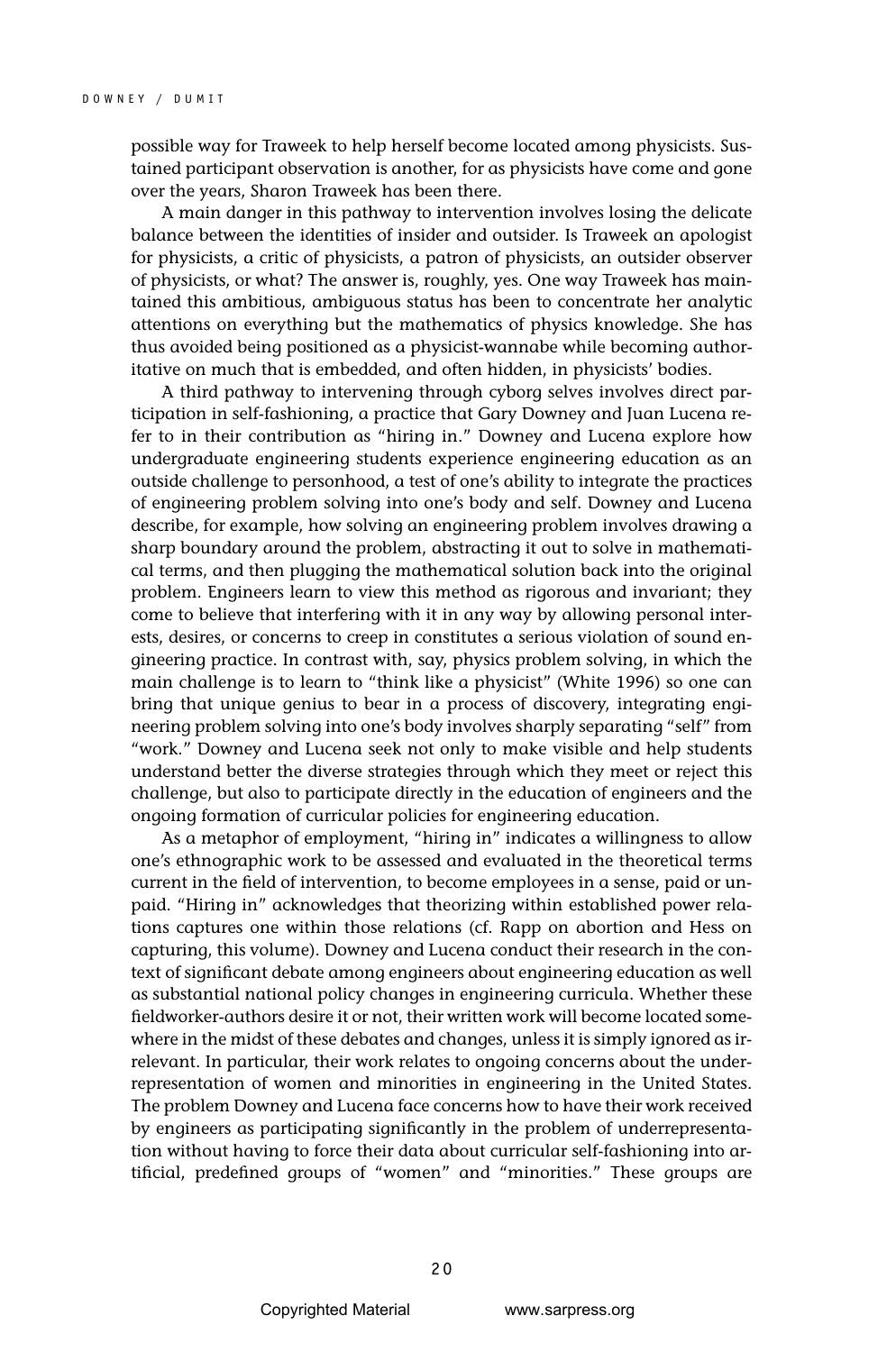interesting to Downey and Lucena as cultural categories that people apply to themselves rather than as distinct types designed for analytic purposes.

The strategy Downey and Lucena adopt for hiring into this contested field of education involves experimenting with what Downey and Rogers (1995) call "partner theorizing," which envisions all acts of theorizing as undertaken with interlocutors in collective, but temporary, negotiations of knowledge production. A practice that Downey and Rogers recommend for academic theorizing in general, partner theorizing involves looking for ways of factoring into one's own thinking the views of those one seeks to convince, without necessarily seeking consensus. Applied in this case, partner theorizing entails going beyond showing that the strategies engineering students use in accepting or rejecting curricular self-fashioning do not divide up neatly according to gender and race. Yet Downey and Lucena try to account for how underrepresentation does occur once people are demographically divided by gender and race, as in the studies that engineers and policy makers use. Furthermore, partner theorizing involves accepting limits on possibilities for change. Downey and Lucena seek new policies for engineering education, from designing a new course to recommending changes in everyday pedagogy, that take account of the current structure of engineering education and do not demand the resources that would be necessary to redesign curricula from scratch.

As with the previous approach to intervention, methodological strategies in this case necessitate convincing people to locate oneself among them; however, where one gets located shapes where one can legitimately contribute. In addition to long-term fieldwork, such strategies could include actually accepting employment, as many anthropologists of science, technology, and medicine have done. Fortunately for them, Downey and Lucena can expect some measure of credibility for their work among engineers by virtue of their undergraduate degrees in engineering. They can also cite active involvement in teaching undergraduate engineering students as well as research support from the National Science Foundation, which has been a major player in reformulating curricular policy in engineering.

The main risk in hiring in is co-optation—allowing one's work to be subsumed completely by the categories, the goals, and hence the power relations that define the field of intervention. Downey and Lucena work to reduce this risk by focusing their attention on ways in which engineering curricula contribute to the fashioning of selves, which tend to promote a student-centered perspective on engineering education rather than reinforcing a citadel model of education as knowledge transmission or diffusion. A second, equally dan gerous, risk is social engineering, the arrogant presumption that one's expert knowledge grants one the authority to legislate new mechanisms for fashioning the selves of others. Downey and Lucena rely on partner theorizing to avoid this outcome, trying to formulate recommendations in terms that actually fit current debates over engineering rather than emanating from an elitist position.

In sum, these anthropological strategies of intervening in emerging sciences, technologies, and medicines begin with very local notions of how selves are fashioned in relations with technologies of education and mentorship, with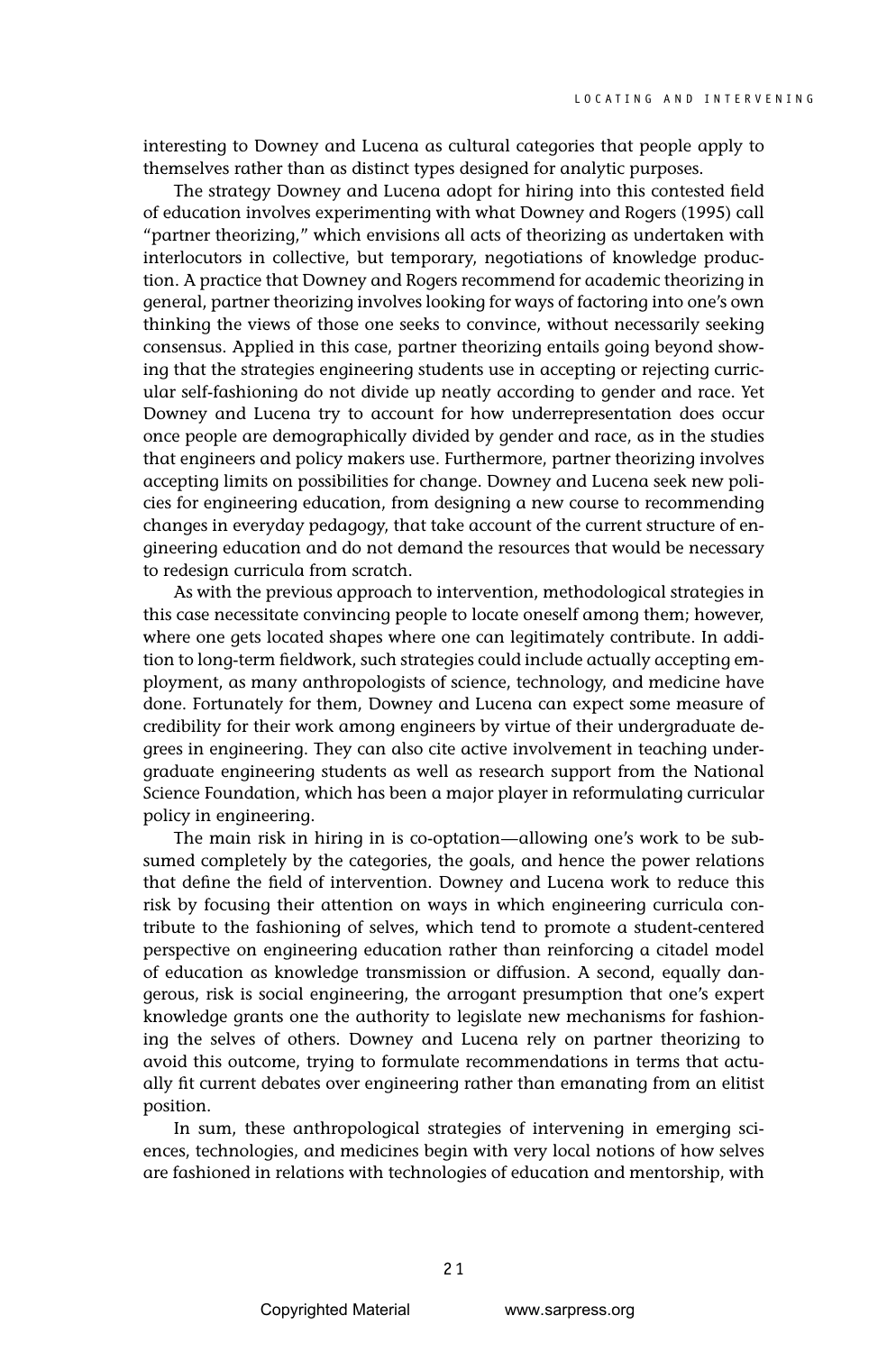ongoing medical redefinitions of normality and disease, and with scientific disciplinary divisions. By ethnographically attending to the lives of researchers and managers alongside the lives of students, subordinates, sufferers, and activists, these fieldworkers work to produce better accounts of the contingent coproduction of selves and better practices of self-making.

#### **Intervening by Relocating Anthropologists**

David Hess's contribution intervenes in emerging sciences and technologies by relocating the position of anthropologist in science and technology studies (STS), the interdisciplinary study of science, technology, and society. Cautioning anthropologists who might be moving into this neighborhood that other researchers already live there, Hess explores how researchers in one branch of STS, the sociology of scientific knowledge (SSK), have regularly used anthropology as a resource in their work, sometimes in ways that cultural anthropologists trained in the United States might not recognize. For example, appropriations of the term "relativism" might blur cultural relativism into epistemological relativism, anthropology might be taken to be synonymous with the practice of ethnography, and ethnography itself might be thought to depend upon maintaining a clear sense of distance from the practices one studies.

Hess describes opportunities in STS for incoming anthropologists by presenting a "counternarrative" of STS development that makes visible a diversely organized "wing" he calls "critical STS" and outlining five "interrelated strands" that together make up a "distinctive anthropological/cultural studies contribution to STS." He concludes by locating anthropologists provocatively in the midst of STS by identifying ways in which they might use SSK concepts such as "impartiality," "enrollment," and "obligatory passage points" as resources in building anthropological work that is at once political, cultural, evaluative, and intervening. By thus relocating anthropologists and STS researchers simulta neously, Hess hopes to encourage development of an engaged anthropology of science and technology that "not only theorizes but also does more about exclusion, marginalization, hierarchy, and difference."

Relocating anthropologists intervenes by rearranging geometries of relationships both inside and outside of the academy, that is, among researchers and between researchers and nonresearchers. Intervening directly in the practices of one's own colleagues is one way of exploring and changing how they live and intervene in the worlds they study. Intervening ethnographically in the practices of anthropologists involves grappling with cultural boundaries and cyborg selves at the same time, for the process of redrawing the cultural boundaries that define anthropological work also refashions the selves of anthropologists. At the same time, participating critically in one's own mechanisms of professional development and practice offers distinct methodological challenges and poses unique dangers to the ethnographer.

Hess's choice of pathway for relocating anthropologists is to reformulate the genealogies that locate them in the present, that is, to redraw the boundaries around their work in order to make visible what has heretofore been hidden. This approach can help anthropologists not only to recognize that they are working alongside others but also to accept their own desires to make a differ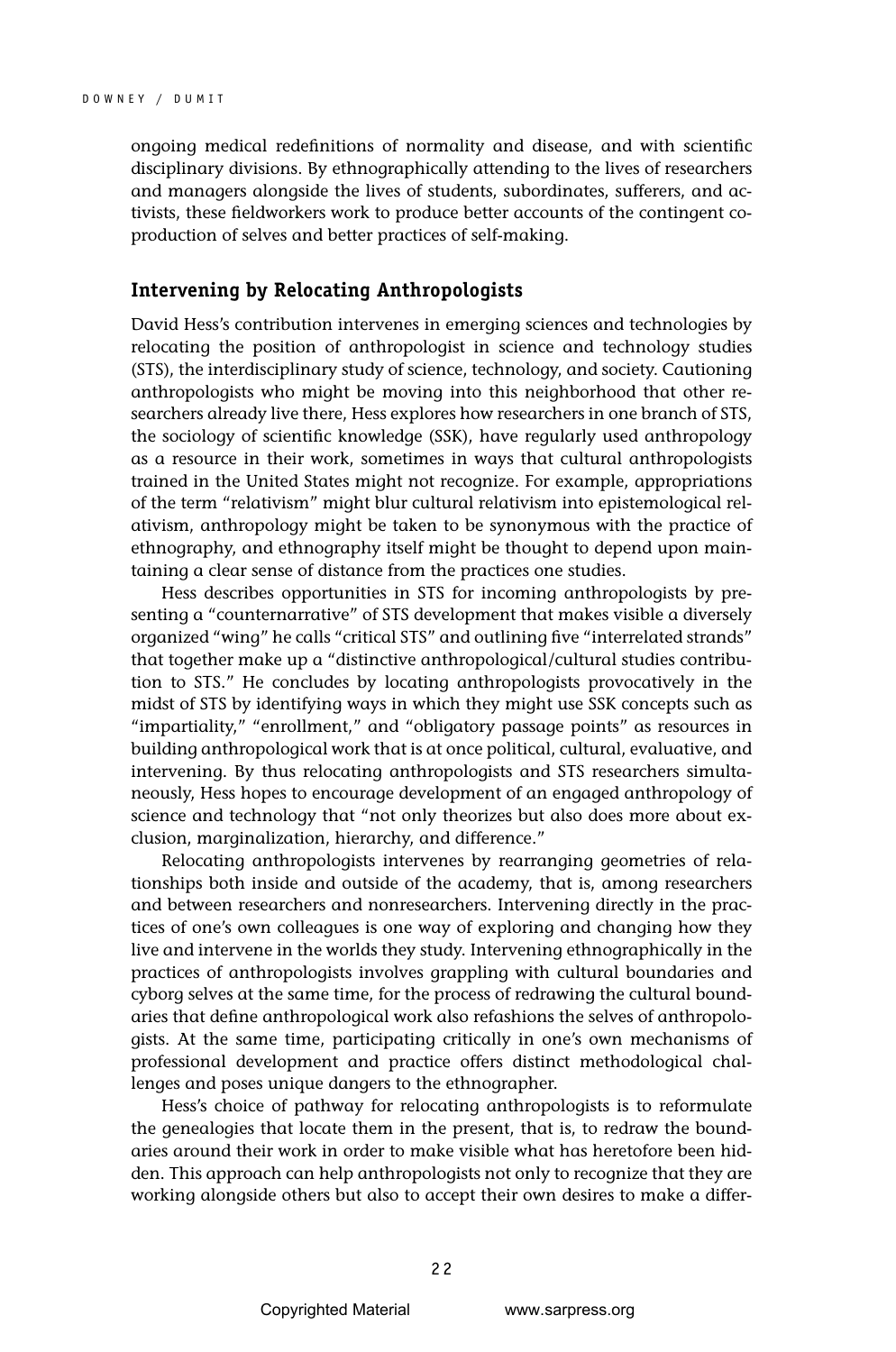ence through their work. In other words, cultural anthropologists turning to study science, technology, and medicine do not have to play by what appear to be the established rules if such rules hide important opportunities to make a difference.

Hess builds plausibility for his genealogical vision through the methodological strategy of a literature review. Mapping published literatures can be a key ethnographic strategy for identifying boundaries for people who locate themselves professionally through publications, so Hess travels across cultural boundaries through reading and lets people speak for themselves through citations. Although he also reports personal conversations and informal interviews, Hess provides no texts of such encounters, since these would likely appear as idiosyncratic opinions rather than disciplined interpretations. His explicit theoretical commitment to a culture-and-power perspective (Hess 1995) also helps locate his methodological priorities, leading him to focus on contrasts among distinctive cultural communities in order to sort out the power relations between them and place less emphasis on the contrasts he finds within each community. Identifying shared meanings is a strategy for constituting each collection of researchers as a social group.

The stakes in reformulating an academic genealogy become quite high when one's professional identity as a scholar figures in the analysis. Where is one located as an ethnographer? Is one an outsider to one particular group and an insider in another? If so, on what grounds can one claim to map anything but one's own space, and is one's work necessarily opposed to work in other cate gories? Furthermore, what if those one locates in one's own group do not see themselves as members? Having worked for several years as an anthropologist in an academic STS department, Hess manages these risks by locating himself as both an insider and a stranger to STS. His account offers detailed reflections that indicate many years of patient, systematic observation and interpretation in both anthropology and STS. Hess thus distances himself from the critiques that different schools of STS scholars make of one another and seeks ways for anthropologists to collaborate with researchers in other groups instead of rejecting them.

A second pathway for intervening by relocating anthropologists is to make visible writing and conceptual practices that might otherwise be hidden. In her contribution to this volume, Sarah Williams examines the presence and power of "fetish objects" among anthropologists, including participants in this seminar. Like the Arunta's sacred Churinga described by anthropologist Michael Taussig, the fetishes of anthropological researchers are "unrepresentable" objects whose presence can be "strenuously noted yet not reflexively recognized." The key example in this case is the prominent anthropological concept of cultural diversity, which not only reifies isolable cultures as objects of empirical knowledge and elevates anthropological interpreters into authoritative, expert knowers but also inhibits anthropologists from acknowledging "the complicities of knowledge and power that cannot be spoken yet empower the force of research itself." In other words, reflexivity in theory does not translate easily into reflexivity in practice. A New Zealand archaeologist of Maori ancestry, for example, finds himself unable to reconcile being Maori with treating Maori culture as an object of study.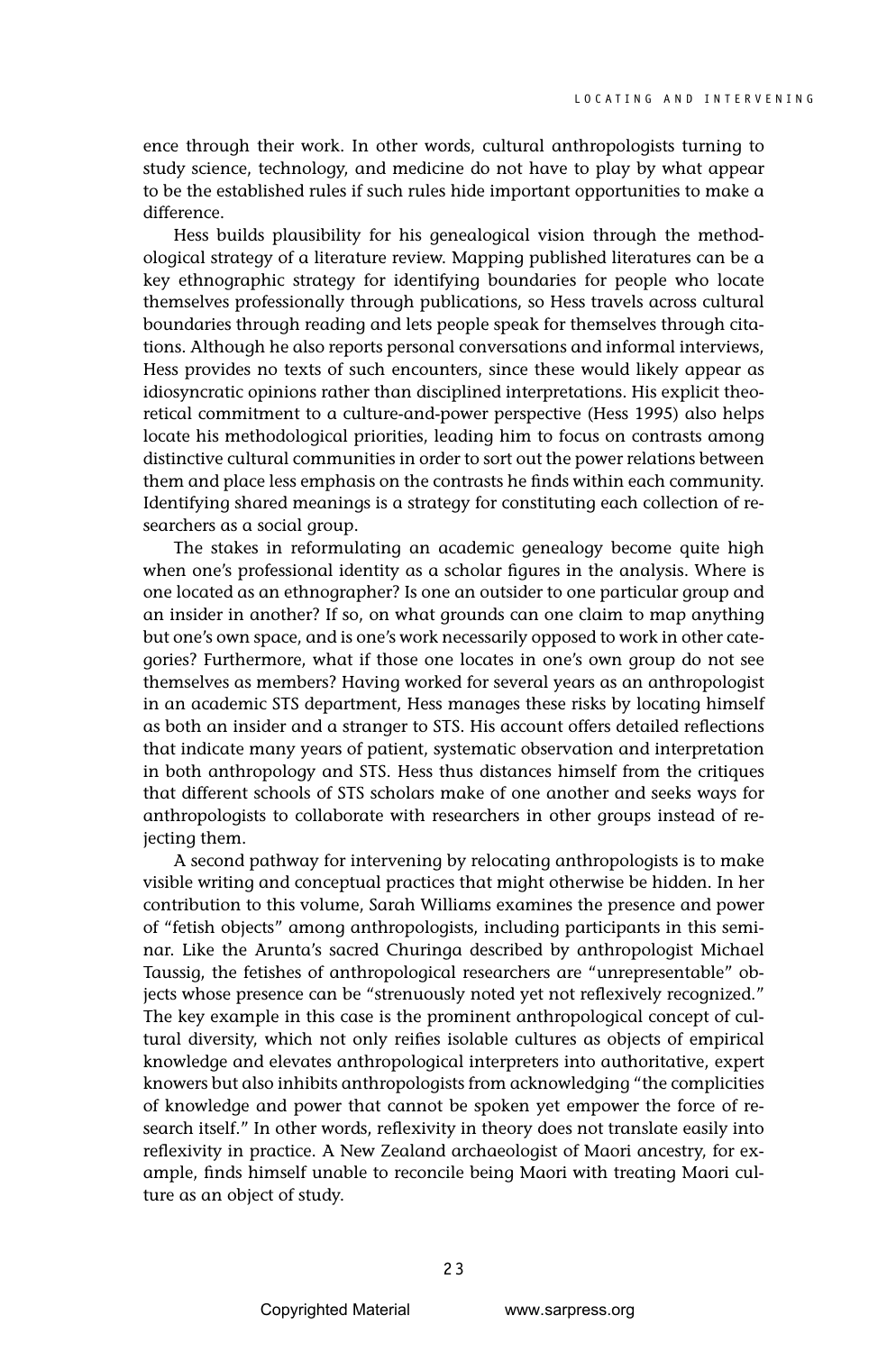Similarly, seminar participants found it difficult to acknowledge and discuss feelings of vulnerability in the field, the ethical complexities involved in taking money, and nagging pressures not to do fieldwork "the wrong way." They also had difficulty recognizing ways in which their concepts establish new fetish objects, and, most revealingly, trusting the presence of an ethnographer in their midst. In other words, seminar participants may be doing a better job of theorizing a new game than living it themselves.

By confronting one contribution to anthropological selfhood with another, making their practices more visible can help anthropologists to understand and assess the ways they position themselves, even if the meanings involved are contradictory. For example, to the extent that anthropologists find themselves struggling to move beyond the concept and politics of cultural diversity just as it has gained currency outside the discipline, perhaps understanding the ways in which this concept still shapes their academic practices might help anthropologists reformulate those practices and relocate their discipline. The question is, How might anthropologists be able to live without setting themselves up as the experts of Otherness? Achieving such change will have to involve more than theoretically sophisticated meta-anthropology; the *practices* of anthropology will have to be meta-anthropological as well.

It is important to this pathway that Williams's main ethnographic strategy is participant observation, revealing the practices that literature review alone would hide. Her account of the New Zealand anthropologist draws on her experiences as a colleague and a taped interview, while her account of SAR seminar participants draws on her experiences as a participant and a taped, onthe-record session in which she served as interviewer. In addition, structuring her article explicitly in terms of a traditional scientific paper allows Williams to adopt an ironic stance vis-à-vis the fetishes of academic research and finesse the problem of moving reflexivity from theory to practice. This saves her from having to elaborate in significant detail how her work itself produces or avoids producing fetish objects.

A key danger in trying to make anthropological practices visible lies in the tension between insider and outsider. How can one live powerfully on the margins of a group with whose members one competes for employment and funding? What are the implications of offering either affirmation or critique? That Williams manages these issues in several ways illustrates the extraordinary risks one must assume in undertaking an anthropology of anthropology. She begins with an account of her fieldwork experiences in Africa, thereby establishing her credentials as an anthropologist while describing how her interests shifted from the Turkana to the anthropologists studying them.

Williams's contribution displays an understanding of orthodox genealogies in anthropology even as it draws theoretical inspiration from the work of Michael Taussig and Homi Bhabha, who have positioned their work around the margins of the discipline. Relying extensively on direct quotes allows Williams to decrease the extent to which anthropologists might read her as a presumptuous outsider, even as she offers interpretations with which her informants might not agree. Using a formal research protocol in both experiments (New Zealand and the SAR seminar) also maximized the extent to which her work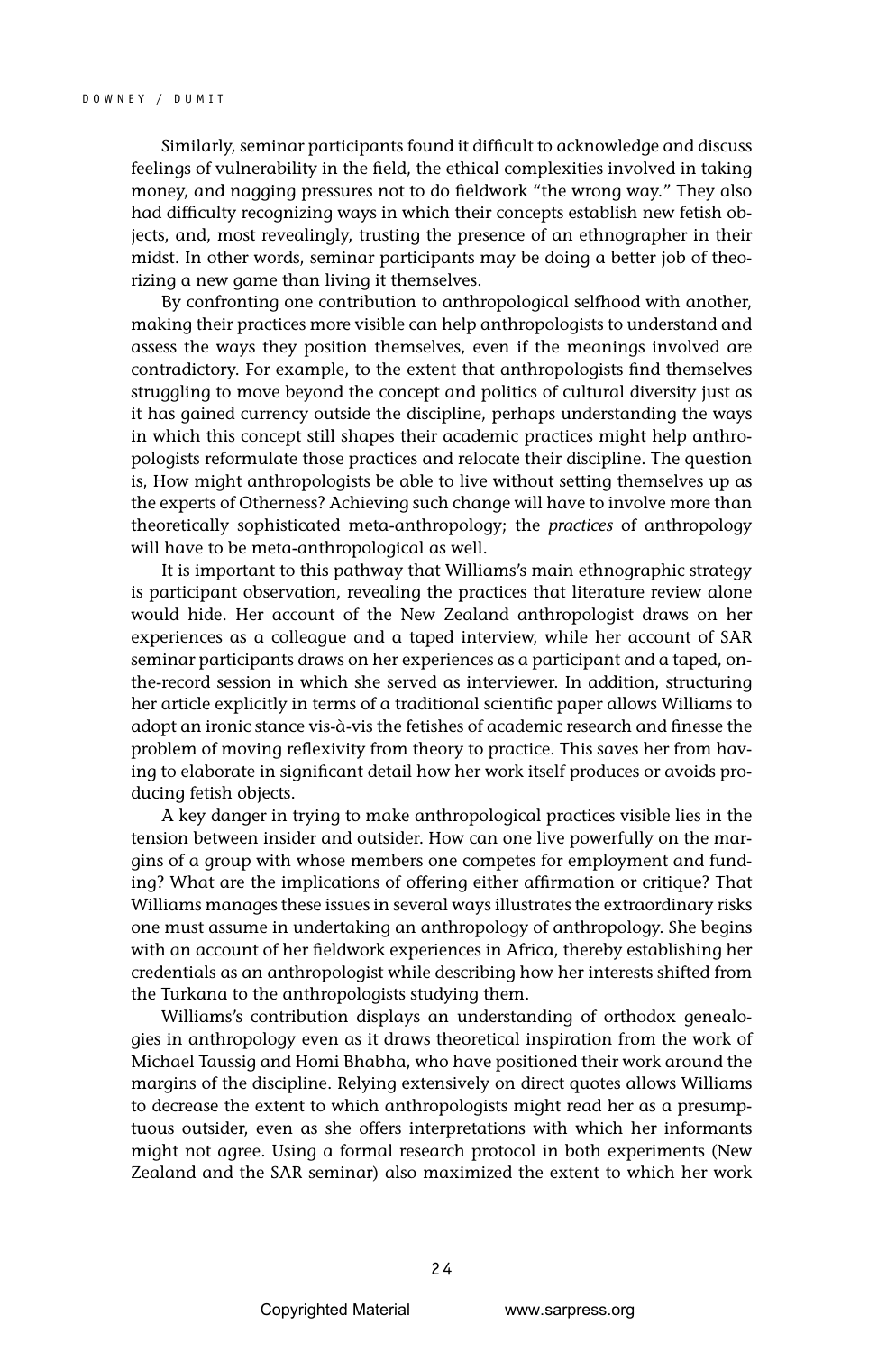would be interpreted as legitimate research rather than muckraking journalism. Finally, Williams acknowledges that the authorship of her text itself is ambiguous, and that she lives with the risks of membership and/or estrangement.

Paul Rabinow's contribution illustrates a third pathway to relocating anthropologists—reformulating anthropological practices themselves. Although Rabinow seeks in part to "reinvent" some anthropological practices by making these "more visible" and hence "more available," this work goes beyond excavating the daily practices of anthropologists to reformulate key notions of practicing science. Its main objective is to retheorize practices in the human sciences, including anthropology, by articulating and exploring possibilities in their "ethical" dimensions.

Rabinow distinguishes two ideal types of ethical scientist, locating them in two different "sites." The first type, the "vigilant virtuoso," is the archetypical citadel scientist who keeps himself [*sic*] out of his work. Pierre Bourdieu serves as a key sentinel for this approach to mastery through knowledge, and the academic conference serves as its main site. The second type is the "attentive amateur," whose main site is the relationship among friends and whose features Rabinow articulates through Michel Foucault's "framework for analyzing ethics." For Foucault, ethics is "the kind of relationship you should have with yourself," and ethical self-constitution has four distinct aspects. Rabinow uses the first, "ethical substance," to call attention to reflective curiosity in human science, which he thinks is both valuable and underrecognized in recent science studies. The "mode of subjectification" in this ethical type involves serving as something of a philosophic observer who problematizes the world rather than mystifying it. The "ethical work" involves the challenges of participant observation rather than participant objectification, and the "telos" involves accepting the limitations of attentive engagement rather than seeking mastery.

This pathway to intervention lies in identifying new, theoretically possible patterns of conduct and then working to convince others of their value. Going beyond participant observation to make alternate practices more visible, it involves the refashioning of scientific selves through retheorizing their contents. Similar to Downey and Lucena's approach to participating in engineering education, this pathway indicates a willingness to allow one's work to be assessed and evaluated in the theoretical terms current in the field of intervention. The difference here is that the field of intervention is one's own professional home.

Rabinow's ethnographic methodology combines participant observation with philosophical exegesis. Attendance at a professional conference becomes fieldwork to identify the vigilant virtuoso's dominant mood of indifference, and systematic fieldwork in a biotechnology corporation identifies the site of friendship for the attentive amateur. At the same time, Rabinow rereads the classics, especially Aristotle, to relocate "virtue" as an epistemological practice. Thus the alternative type of human scientist Rabinow identifies not only lives in the present but also embodies a tradition every bit as pervasive and long-lived as the tradition of scientific mastery.

A major hazard of reformulating anthropological practices lies in defining and maintaining the ambiguous position of leadership so as to avoid both pedestrian short-sightedness and elitist self-centeredness. Having already earned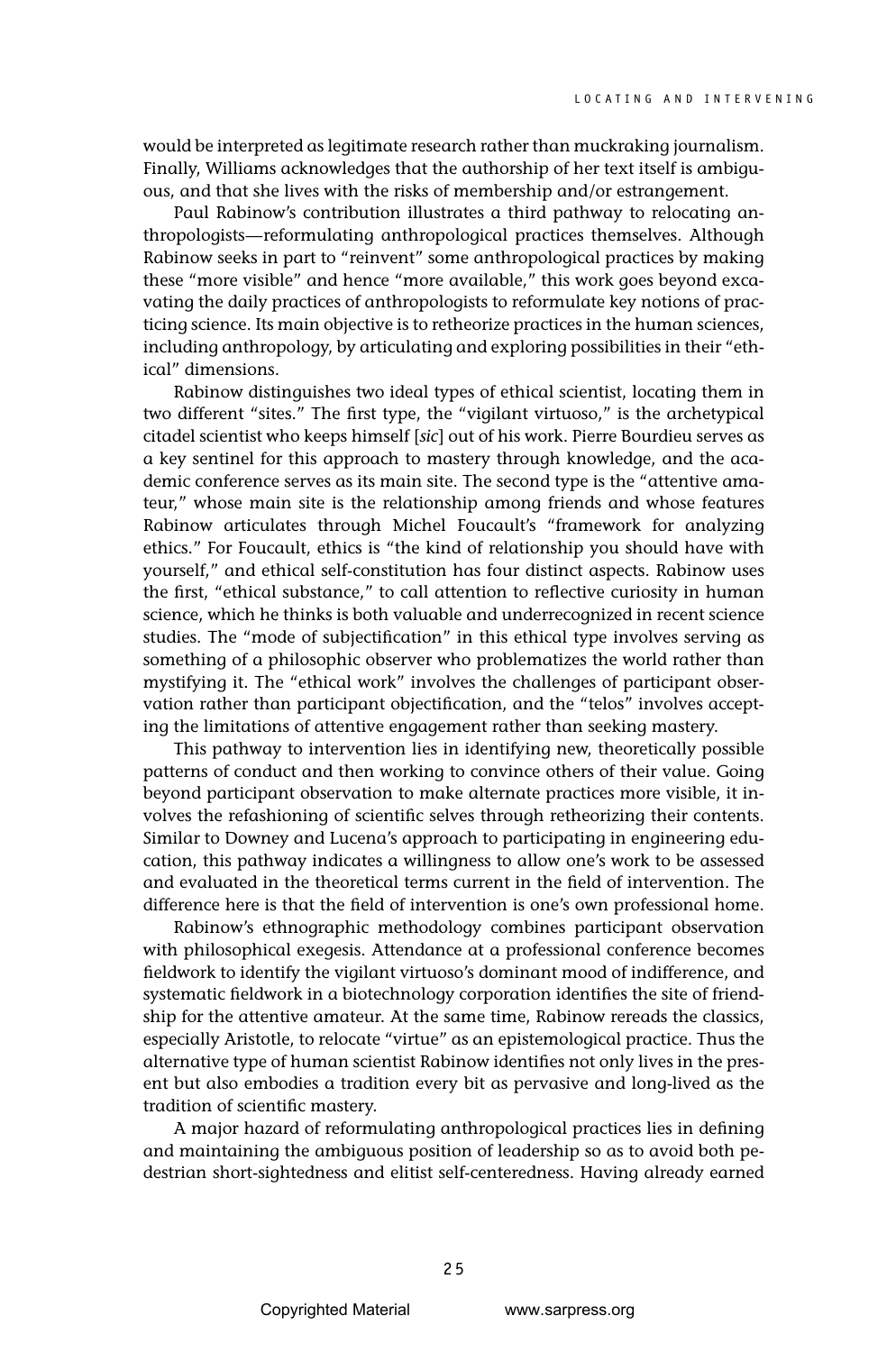senior status in disciplinary anthropology, Rabinow can feel secure that his reformulation will be read and cited—if he writes it, they will come. Rabinow signals this status implicitly by locating himself with Foucault in a debate with Bourdieu, a relationship that intrigues and interests anthropologists. Someone with less-established credentials would likely not be able to rely on first-person accounts but would need additional fieldwork strategies to attribute patterns to the community of human science as a whole. Rabinow avoids the dangers of elitism through ethnography, shifting the spotlight from him to us. Perhaps he is reinventing us, but only by showing us what was there all along.

A final pathway to intervening in emerging sciences and technologies by relocating anthropologists is by setting an example oneself, that is, by locating one's work and, hence, one's self, as something for readers to assess and (if all goes well) to emulate. Every anthropological study adopts this pathway to the extent that it seeks to be cited and used in subsequent work. The pathway is much trickier when one tries to convince members of another discipline to read and find value in one's work, including its dreams. This is the task Donna Haraway takes up in the final contribution to this volume. If pedagogy can be understood as a practice of leading people somewhere, then Haraway has much to teach.

Characterizing herself as applying for "a visa for an extended stay in the permeable territories of anthropology," Haraway challenges anthropologists moving to study science, technology, and medicine to examine and reconsider their fundamental assumptions about who they are and what they are doing as researchers. She locates anthropologists in the midst of the set of emergent relations she calls the New World Order, Inc., by adopting the position of anthropologist herself. At first glance, this anthropologist is located not in a human body but in the bodies of laboratory mice, whose "mutated murine eyes give me my ethnographic point of view." After a while, however, the separation between human and animal dissolves away as we learn that their genealogies are the same, together experiencing the "force of implosion" through technoscience that brings together the "technical, textual, organic, historical, formal, mythic, economic, and political dimensions of entities, actions, and worlds."

Haraway outlines an interpretative framework that calls attention to figures and stories, examines mechanisms of "materialized refiguration," explores science as both "practical culture and cultural practice," and analyzes the "tangle of sticky threads" in nuclear and genetic worlds. In the process, she challenges anthropologists to find theoretical insight in science and technology studies, to find symbolic significance in the messy details of contemporary corporate life, and to recognize *how* their own work is always located. Perhaps by recognizing their participation in the New World Order, Inc., anthropologists might be more motivated to explore and contest what counts as "rational," "natural," and "technical," accepting full engagement in the contemporary worlds of technoscience.

Haraway's main methodological strategy is to conduct anthropology for anthropologists, demonstrating a thorough understanding of the cultural position of anthropologist by performing and playfully parodying it at the same time. After a sense of familiarity has been established, Haraway disrupts it by intro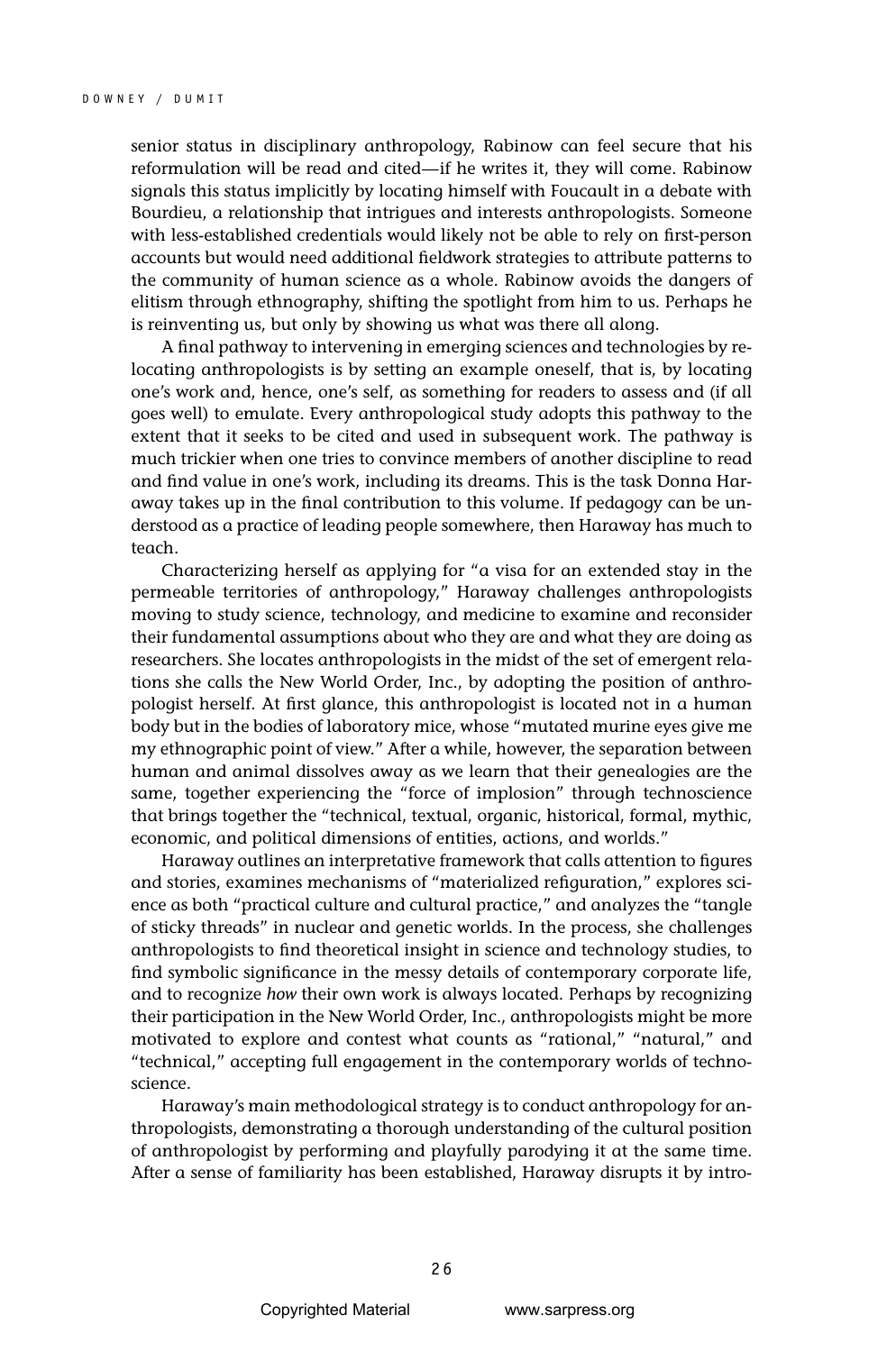ducing the foreign, the strange, challenging the assumptions that locate the position of anthropologist. Anthropologists are not just students of culture; they also contribute to the emerging New World Order, Inc. Haraway is able to stand for the New World Order in the midst of anthropologists because she was trained as a biologist, became an accomplished historian of biology, and is now a renowned culture critic. Nevertheless, if the "anthropologist" as a cultural identity can be separated successfully from the human substrate in which it resides, perhaps readers who call themselves anthropologists might be more likely to redefine what that means.

The main danger in this pathway is marginalization, the act of locating oneself irretrievably on the margins of the field of intervention. Such a position might be risky for a less established scholar but, in addition to having long demonstrated a willingness to stake her career in the pursuit of her dreams, Donna Haraway is a public intellectual who is at risk only if everyone marginalizes her from their work—something that seems unlikely to happen. Haraway also manages this danger herself by avoiding direct critique of or oppositional confrontation with anthropology, which might have made it easier for some anthropologists to reject her message without listening.

## **Making Intervention Visible**

Taken together, the contributions in this volume challenge readers to ask, What if researchers devoted half of their research time to theorizing and practicing intervention? While desires and concerns about intervention are likely present in every step of a research project, from sorting out the right questions to pursue to making sure that a written product sounds right, the Basic Story that researchers tend to tell themselves has often hidden these desires and concerns or devalued them as the "applied" implications of good work. Might we be able to share, discuss, and debate more openly the sorts of differences we hope to make through our work and how we go about achieving those differences? Might sorting out research projects according to how they intervene make it easier for each of us to accept the value of other perspectives and to conceptualize and practice collaboration?

Although they are an idiosyncratic array of anthropological pathways to intervening in emerging sciences and technologies, the papers in this volume do suggest, regardless of the area of study, that theoretical dispositions, methodological strategies, and the identities of researchers as persons together scope out fields of intervention and available pathways for participating critically in those fields. Theory matters, for it locates one in relation to the forms of theorizing prevalent in the field of intervention. The opportunities to intervene that contributors identified depended not only on how they conceptualized culture or self within the study but also on the relationship between these academic formulations and the concept(s) of culture or self encountered in the field. Methodology matters, for it establishes the steps through which one becomes located in a field of intervention. Just as extended participant observation establishes different steps than a series of taped interviews or the analysis of documents, so might entirely different methodological choices or configurations of choices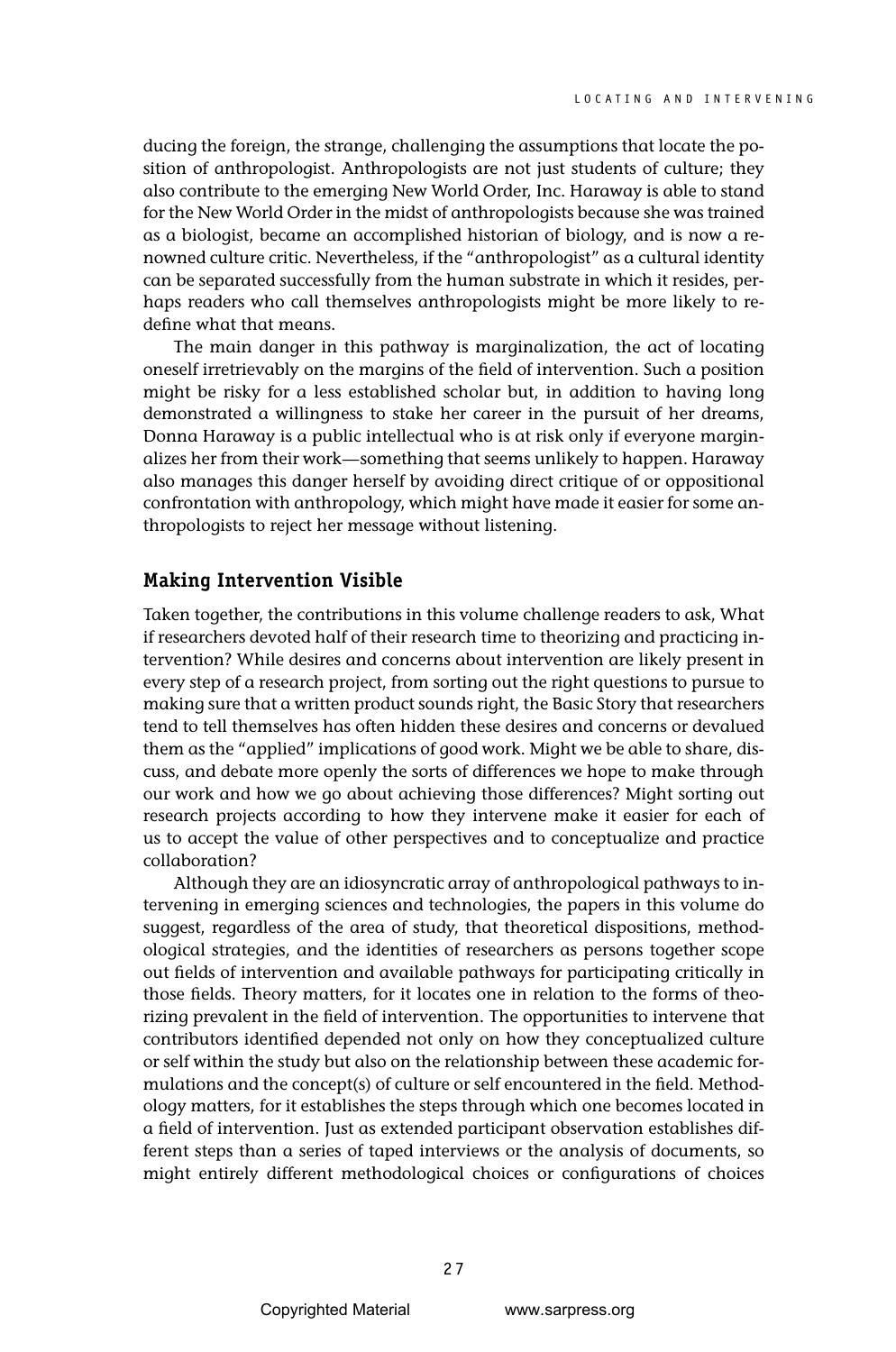establish still different pathways. The analysis of quantitative data, for instance, locates one especially well in fields of intervention that call themselves "populations," such as the polling of electorates.

Finally, one's identity as a researcher matters, both shaping one's initial location with respect to a field of intervention and establishing what might be necessary methodologically. For example, being able to claim prior membership in the field can open many doors, but not without also adding special burdens. In this case, the question of positioning sometimes shifts from figuring out how to get in to figuring out how to get out.

In this volume, each anthropological project seeks to make visible lives and practices hidden by features of the Basic Story of knowledge creation, diffusion, and utilization. This commonality derives from a shared commitment to cultural perspectives and ethnographic fieldwork. Take away either one of these, and the pathways to intervention change.

An important responsibility in recognizing our participation in that which we study involves working on limitations in our own fields of vision. Seeing through our work how well communities can inhibit or prevent self-reflection, we want to take care to recognize what our perspectives ignore, silence, or make invisible. Seminar participants repeatedly expressed interest in investigating and critiquing the desires, values, and assumptions built into our projects. We want to work on our own Euro-American centrisms by making an effort to notice and name the vehicles through which they live in our work.

Owing to the limits of the organizers' egocentric networks, an explicit desire to focus on connections between analysis and intervention, and biased attractions to the lives and practices of big sciences, technologies, and medicines, this volume does not venture into questions of environmental justice, public health, popular epidemiology, third- and fourth-world issues of technological equity and survival, and a range of other arenas that would make Euro-American centrism a more central and sustained focus of discussion. As privileged first worlders studying privileged first-world science, we must each devise ways to question and, it is hoped, trouble such practices.

The seminar week was intense and instructive. It did not answer all the questions or satisfy all the desires participants brought to the exchange. We were acutely aware of the people not present and the variety of perspectives not represented in our small group. At the same time, experiencing several days of sustained collaboration awakened and nurtured in each of us a profound sense of the challenges and potential importance of locating and intervening in emerging sciences, technologies, and medicines through cultural perspectives and ethnographic fieldwork. We hope here to share that sense of challenge and opportunity and to ask for your help. In work begins responsibility.

#### **Notes**

1. Seminar participants included Gary Downey, Joseph Dumit, Donna Haraway, Deborah Heath, David Hess, Emily Martin, Paul Rabinow, Rayna Rapp, Sharon Traweek, and Sarah Williams. Coauthors who were not present include Juan Lucena, Laury Oaks, Karen-Sue Taussig, Ariane van der Straten, and Frederick Klemmer.